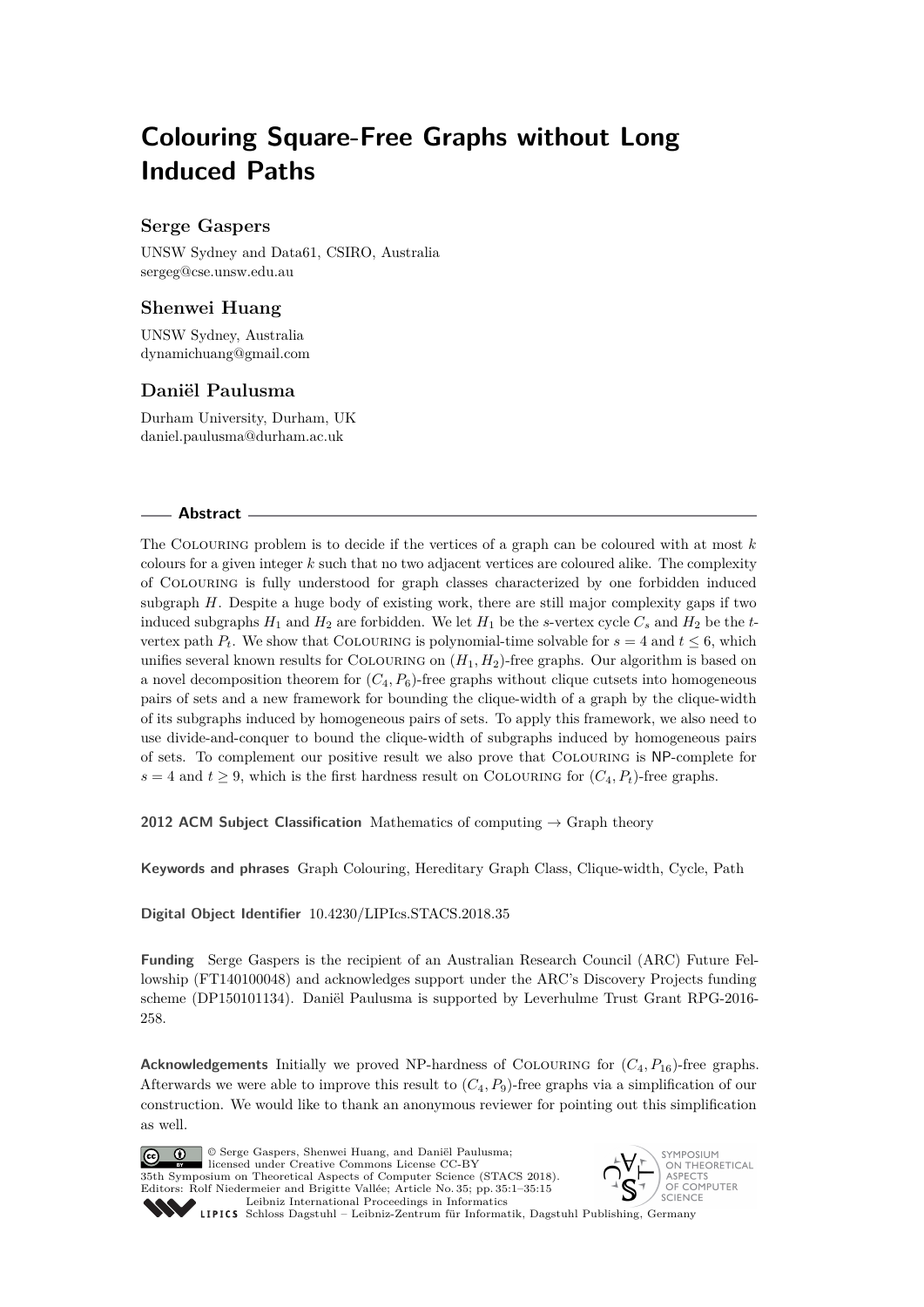## **35:2 Colouring Square-Free Graphs without Long Induced Paths**

## **1 Introduction**

Graph colouring has been a popular and extensively studied concept in computer science and mathematics since its introduction as a map colouring problem more than 150 years ago due to its many application areas crossing disciplinary boundaries and to its use as a benchmark problem in research into computational hardness. The corresponding decision problem, Colouring, is to decide, for a given graph *G* and integer *k*, if *G* admits a *k-colouring*, that is, a mapping  $c: V(G) \to \{1, \ldots, k\}$  such that  $c(u) \neq c(v)$  whenever  $uv \in E(G)$ . Unless  $P = NP$ , it is not possible to solve COLOURING in polynomial time for general graphs, not even if the number of colours is limited to 3 [\[37\]](#page-14-1). To get a better understanding of the borderline between tractable and intractable instances of Colouring, it is natural to restrict the input to some special graph class. Hereditary graph classes, which are classes of graphs closed under vertex deletion, provide a unified framework for a large collection of well-known graph classes. It is readily seen that a graph class is hereditary if and only if it can be characterized by a (unique) set  $H$  of minimal forbidden induced subgraphs. Graphs with no induced subgraph isomorphic to a graph in a set  $H$  are called  $H$ -free.

Over the years, the study of Colouring for hereditary graph classes has evolved into a deep area of research in theoretical computer science and discrete mathematics (see, for example, [\[6,](#page-12-0) [22,](#page-13-0) [31,](#page-13-1) [44\]](#page-14-2)). One of the best-known results is the classical result of Grötschel, Lovász, and Schrijver [\[24\]](#page-13-2), who showed that Colouring is polynomial-time solvable for perfect graphs. Faster, even linear-time, algorithms are known for subclasses of perfect graphs, such as chordal graphs, bipartite graphs, interval graphs, and comparability graphs; see for example [\[22\]](#page-13-0). All these classes are characterized by infinitely many minimal forbidden induced subgraphs. Král', Kratochvíl, Tuza, and Woeginger [\[35\]](#page-13-3) initiated a systematic study into the computational complexity of Colouring restricted to hereditary graph classes characterized by a *finite* number of minimal forbidden induced subgraphs. In particular they gave a complete classification of the complexity of COLOURING for the case where  $H$  consists of a single graph *H*. Their dichotomy result led to two natural directions for further research:

**1.** Is it possible to obtain a dichotomy for Colouring on *H*-free graphs if the number of colours,  $k$ , is fixed (that is,  $k$  no longer belongs to the input)?

**2.** Is it possible to obtain a dichotomy for COLOURING on  $H$ -free graphs if  $H$  has size 2? We briefly discuss known results for both directions below and refer to [\[19\]](#page-13-4) for a detailed survey. Let  $C_s$  and  $P_t$  denote the cycle on  $s$  vertices and path on  $t$  vertices, respectively. We start with the first question. If *k* is fixed, then we denote the problem by *k*-Colouring. It is known that for every  $k > 3$ , the *k*-COLOURING problem on *H*-free graphs is NP-complete whenever  $H$  contains a cycle  $[16]$  or an induced claw  $[28, 36]$  $[28, 36]$  $[28, 36]$ . Therefore, only the case when *H* is a disjoint union of paths remains. In particular, the situation where  $H = P_t$  has been thoroughly studied. On the positive side, 3-COLOURING  $P_7$ -free graphs and  $k$ -COLOURING  $P_5$ -free graphs for any fixed  $k \ge 1$  are shown to be polynomial-time solvable [\[3,](#page-12-1) [26\]](#page-13-8). On the negative side, Huang [\[29\]](#page-13-9) proved NP-completeness for  $(k = 5, t = 6)$  and for  $(k = 4, t = 7)$ . The cases  $(k = 3, t \ge 8)$  and  $(k = 4, t = 6)$  remain open, although some partial results are known [\[9,](#page-12-2) [10\]](#page-12-3).

In this paper we focus on the second question, that is, we restrict the input of Colouring to H-free graphs for  $\mathcal{H} = \{H_1, H_2\}$ . For two graphs *G* and *H*, we use  $G + H$  to denote the disjoint union of  $G$  and  $H$ , and we write  $rG$  to denote the disjoint union of  $r$  copies of  $G$ . As a starting point, Král', Kratochvíl, Tuza, and Woeginger [\[35\]](#page-13-3) identified the following three main sources of NP-completeness: (i) both  $H_1$  and  $H_2$  contain a claw; (ii) both  $H_1$ and  $H_2$  contain a cycle; and (iii) both  $H_1$  and  $H_2$  contain an induced subgraph from the set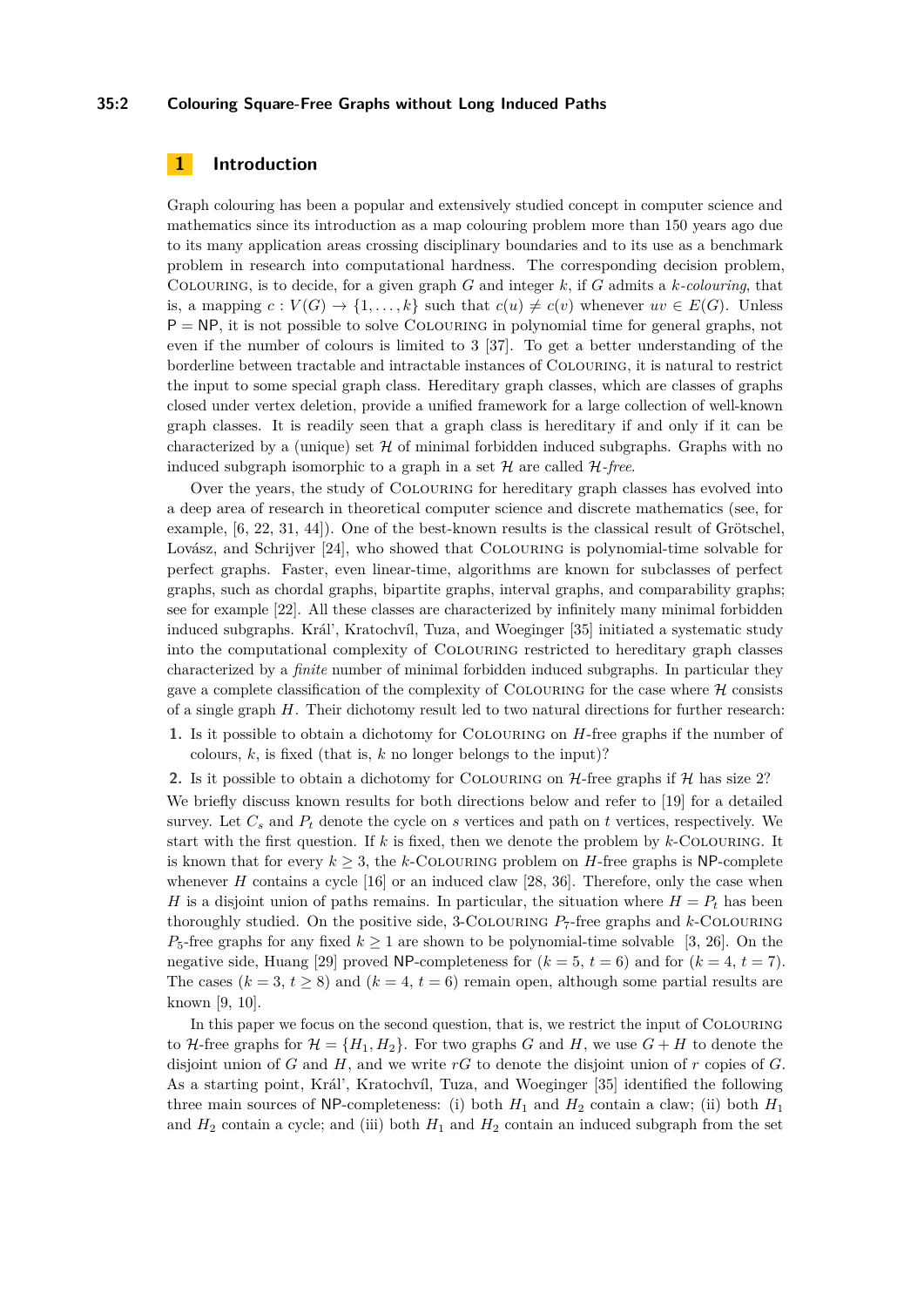$\{4P_1, 2P_1 + P_2, 2P_2\}$ . They also showed additional NP-completeness results by mixing the three types. Since then numerous papers [\[1,](#page-12-4) [7,](#page-12-5) [8,](#page-12-6) [13,](#page-12-7) [14,](#page-13-10) [25,](#page-13-11) [27,](#page-13-12) [29,](#page-13-9) [33,](#page-13-13) [35,](#page-13-3) [38,](#page-14-3) [41,](#page-14-4) [42,](#page-14-5) [43,](#page-14-6) [47\]](#page-14-7) have been devoted to this problem, but despite all these efforts the complexity classification for COLOURING on  $(H_1, H_2)$ -free graphs is still far from complete, and even dealing with specific pairs  $(H_1, H_2)$  may require substantial work.

One of the "mixed" results obtained in [\[35\]](#page-13-3) is that Colouring is NP-complete for  $(C_s, H)$ -free graphs when  $s \geq 5$  and  $H \in \{4P_1, 2P_1 + P_2, 2P_2\}$ . This, together with the well-known result that COLOURING can be solved in linear time for  $P_4$ -free graphs, implies the following dichotomy.

<span id="page-2-0"></span>▶ **Theorem 1** ([\[35\]](#page-13-3)). Let  $s \geq 5$  be a fixed positive integer. Then COLOURING for  $(C_s, P_t)$ -free *graphs is polynomial-time solvable when*  $t \leq 4$  *and* NP*-complete when*  $t \geq 5$ *.* 

[Theorem 1](#page-2-0) raises the natural question: what is the complexity of COLOURING on  $(C_s, P_t)$ -free graphs when  $s \in \{3, 4\}$ ? Huang, Johnson and Paulusma [\[30\]](#page-13-14) proved that 4-COLOURING, and thus COLOURING, is NP-complete for  $(C_3, P_{22})$ -free graphs, while a result of Brandstädt, Klembt and Mahfud [\[5\]](#page-12-8) implies that COLOURING is polynomial-time solvable for  $(C_3, P_6)$ -free graphs. For  $s = 4$ , it is only known that COLOURING is polynomial-time solvable for  $(C_4, P_5)$ -free graphs [\[41\]](#page-14-4). This is unless we fix the number of colours: for every  $k \geq 1$  and  $t \geq 1$ , it is known that *k*-COLOURING is polynomial-time solvable for  $(C_4, P_t)$ -free graphs [\[21\]](#page-13-15).

**Our Results.** We first show, in [section 3,](#page-4-0) that COLOURING is polynomial-time solvable for  $(C_4, P_6)$ -free graphs. This case was explicitly mentioned as a natural case to consider in [\[19\]](#page-13-4). Our result unifies several previous results on colouring  $(C_4, P_t)$ -free graphs, namely: the polynomial-time solvability of COLOURING for  $(C_4, P_5)$ -free graphs [\[41\]](#page-14-4); the polynomial-time solvability of *k*-COLOURING for  $(C_4, P_6)$ -free graphs for every  $k \ge 1$  [\[21\]](#page-13-15); and the recent 3/2approximation algorithm for COLOURING for  $(C_4, P_6)$ -free graphs [\[18\]](#page-13-16). It was not previously known if there exists an integer *t* such that COLOURING is NP-complete for  $(C_4, P_t)$ -free graphs. In [section 4](#page-11-0) we complement our positive result by giving an affirmative answer to this question: already the value  $t = 9$  makes the problem NP-complete.

**Our Methodology.** The general research aim of our paper is to increase, in a systematic way, our insights in the computational hardness of Colouring and to narrow the complexity gaps between hard and easy cases. Clique-width is a well-known width parameter and having bounded clique-width is often the underlying reason for a large collection of NP-complete problems, including Colouring, to become tractable on a special graph class; this follows from results of [\[11,](#page-12-9) [17,](#page-13-17) [34,](#page-13-18) [45,](#page-14-8) [46\]](#page-14-9). However, the class of  $(C_4, P_6)$ -free graphs contains the class of split graphs, which may have arbitrarily large clique-width [\[40\]](#page-14-10). Hence, if we want to use clique-width to solve COLOURING for  $(C_4, P_6)$ -free graphs, then we first need to preprocess the input graph. An *atom* is a graph with no clique cut set. In this paper we prove that  $(C_4, P_6)$ -free atoms *have* bounded clique-width. This implies a polynomial-time algorithm for COLOURING on  $(C_4, P_6)$ -free graphs, as it is well known that COLOURING is polynomial-time solvable on a hereditary graph class  $G$  if it is so on the atoms of  $G$  [\[49\]](#page-14-11).

In order to prove that  $(C_4, P_6)$ -free atoms have bounded clique-width, we further develop the approach of [\[18\]](#page-13-16) that was used to bound the chromatic number of  $(C_4, P_6)$ -free graphs as a linear function of their maximum clique size and to obtain a 3*/*2-approximation algorithm for COLOURING for  $(C_4, P_6)$ -free graphs. The approach of [\[18\]](#page-13-16) is based on a decomposition theorem for  $(C_4, P_6)$ -free atoms. For our purposes we derive a new variant of this decomposition theorem for so-called strong atoms, which are atoms that contain no universal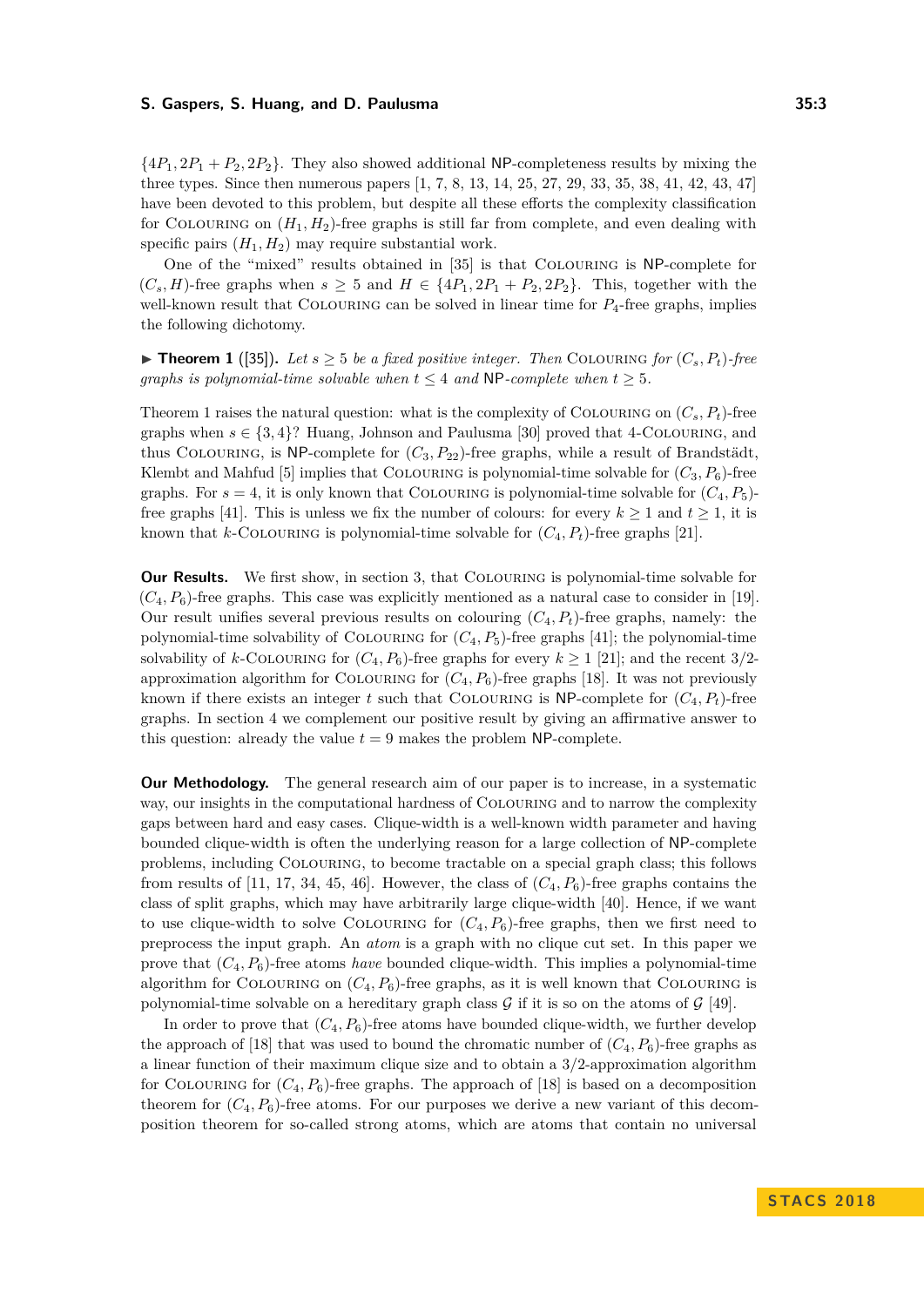### **35:4 Colouring Square-Free Graphs without Long Induced Paths**

vertices and no pairs of twin vertices. Another novel element in our approach is that we show how to bound the clique-width of a graph by the clique-width of its subgraphs induced by homogeneous pairs of sets, and this will be very useful for dealing with  $(C_4, P_6)$ -free strong atoms. To apply this method, we also need to use divide-and-conquer to bound the clique-width of subgraphs induced by homogeneous pairs of sets.

## **2 Preliminaries**

For general graph theory notation we follow [\[2\]](#page-12-10). Let  $G = (V, E)$  be a graph. The *neighbourhood* of a vertex *v*, denoted by  $N_G(v)$ , is the set of neighbours of *v*. For a set  $X \subseteq V(G)$ , let  $N_G(X) = \bigcup_{v \in X} N_G(v) \setminus X$ . The *degree* of *v*, denoted by  $d_G(v)$ , is equal to  $|N_G(v)|$ . For  $x \in V$  and  $S \subseteq V$ , we denote by  $N_S(x)$  the set of neighbours of *x* that are in *S*, i.e.,  $N_S(x) = N_G(x) \cap S$ . For  $X, Y \subseteq V$ , we say that *X* is *complete* (resp. *anti-complete*) to *Y* if every vertex in *X* is adjacent (resp. non-adjacent) to every vertex in *Y* . A vertex subset  $K \subseteq V$  is a *clique cutset* if  $G - K$  has more components than  $G$  and  $K$  induces a clique. A vertex is *universal* in *G* if it is adjacent to all other vertices. For  $S \subseteq V$ , the subgraph *induced* by *S*, is denoted by *G*[*S*].

A subset  $D \subseteq V$  is a *dominating set* if every vertex not in *D* has a neighbour in *D*. Let *u, v* ∈ *V* be two distinct vertices. We say that a vertex  $x \notin \{u, v\}$  *distinguishes u* and *v* if *x* is adjacent to exactly one of *u* and *v*. A set  $H \subseteq V$  is a *homogeneous set* if no vertex in  $V \setminus H$  can distinguish two vertices in *H*. A homogeneous set *H* is *proper* if  $1 < |H| < |V|$ . A graph is *prime* if it contains no proper homogeneous set. We say that *u* and *v* are *twins* if *u* and *v* are adjacent and they have the same set of neighbours in  $V \setminus \{u, v\}$ . Note that the binary relation of being twins is an equivalence relation on *V* and so *V* can be partitioned into equivalence classes  $T_1, \ldots, T_r$  of twins. The *skeleton* of *G* is the subgraph induced by a set of *r* vertices, one from each of  $T_1, \ldots, T_r$ . A *blow-up* of a graph *G* is a graph *G'* obtained by replacing each vertex  $v$  of  $G$  with a clique  $K_v$  of size at least 1 such that  $K_v$  and  $K_u$ are complete in  $G'$  if  $u$  and  $v$  are adjacent in  $G$ , and anti-complete otherwise. Since each equivalence class of twins is a clique and any two equivalence classes are either complete or anti-complete, every graph is a blow-up of its skeleton.

The *clique-width* of a graph *G*, denoted by  $cw(G)$ , is the minimum number of labels required to construct *G* using the following four operations:

- $i(v)$ : create a new graph consisting of a single vertex *v* with label *i*;
- *G*<sub>1</sub>  $\oplus$  *G*<sub>2</sub>: take the disjoint union of two labelled graphs *G*<sub>1</sub> and *G*<sub>2</sub>;
- $= \eta_{i,j}$ : join each vertex with label *i* to each vertex with label *j* (for  $i \neq j$ );
- $\rho_{i\rightarrow j}$ : rename label *i* to *j*.  $\sim$

A *clique-width expression* for *G* is an algebraic expression that describes how *G* can be recursively constructed using these operations. A *k-expression* for *G* is a clique-width expression using at most *k* distinct labels. For instance, this is a 3-expression for the induced path on four vertices *a, b, c, d*:

$$
\eta_{3,2}(3(d) \oplus \rho_{3 \to 2}(\rho_{2 \to 1}(\eta_{3,2}(3(c) \oplus \eta_{2,1}(2(b) \oplus 1(a)))))\math>
$$

Clique-width is of fundamental importance in computer science since all problems expressible in monadic second-order logic using quantifiers over vertex subsets but not over edge subsets become polynomial-time solvable for graphs of bounded clique-width [\[11\]](#page-12-9). Although this meta-theorem does not directly apply to Colouring, a result of Kobler and Rotics [\[34\]](#page-13-18), combined with the approximation algorithm of Oum and Seymour [\[45\]](#page-14-8) for finding a *p*-expression, showed that Colouring can be added to the list of such problems.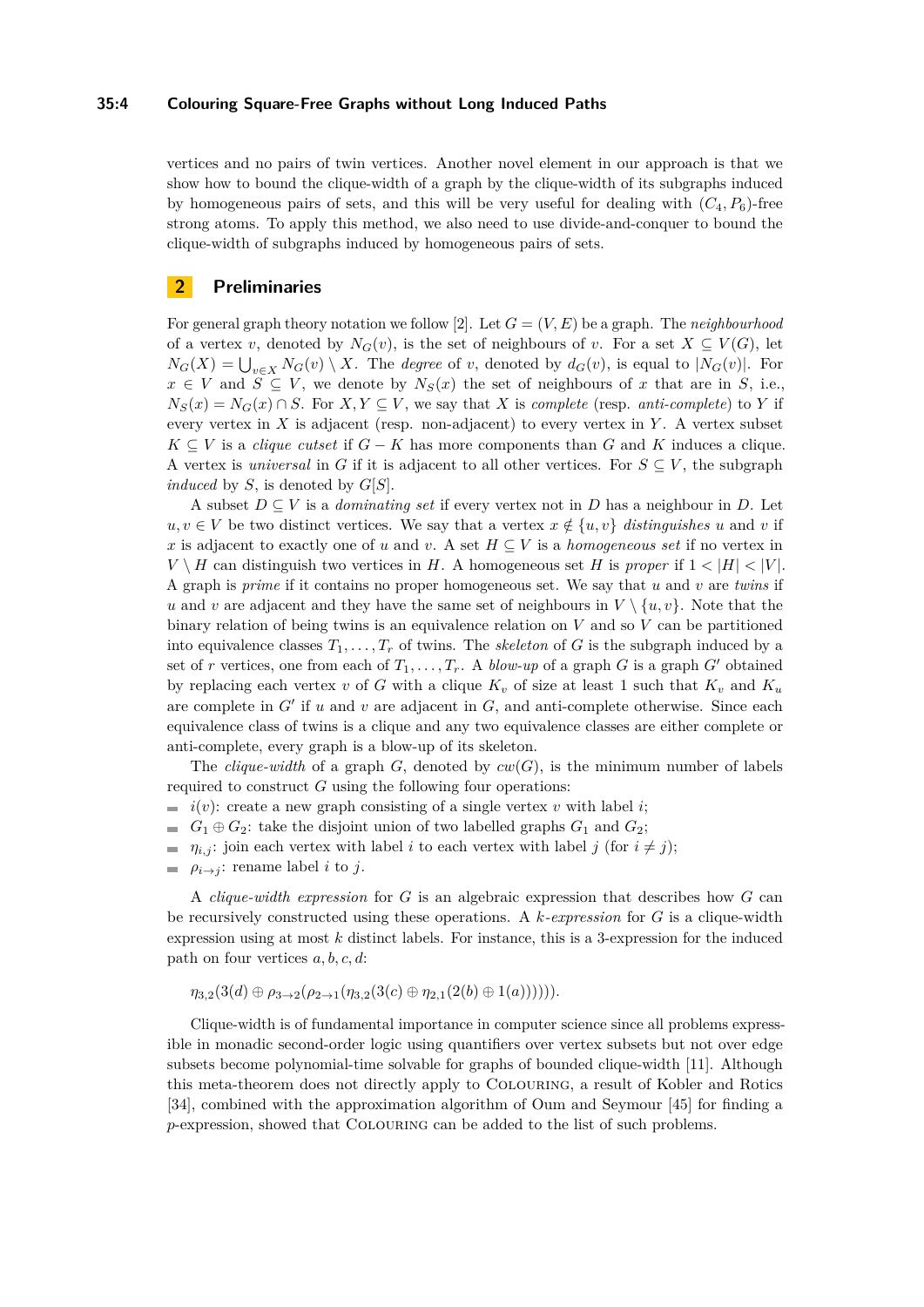<span id="page-4-3"></span>▶ **Theorem 2** ([\[34\]](#page-13-18)). COLOURING *can be solved in polynomial time for graphs of bounded clique-width.*

# <span id="page-4-0"></span>**3 The Polynomial-Time Result**

In this section, we shall prove that the chromatic number of any  $(C_4, P_6)$ -free graph can be found in polynomial time.

<span id="page-4-1"></span> $\triangleright$  **Theorem 3.** COLOURING *is polynomial-time solvable on the class of*  $(C_4, P_6)$ *-free graphs.* 

A graph is called an *atom* if it contains no clique cutset. The main ingredient for proving [Theorem 3](#page-4-1) is a new structural property of  $(C_4, P_6)$ -free atoms below which asserts that  $(C_4, P_6)$ -free atoms have bounded clique-width.

<span id="page-4-2"></span> $\triangleright$  **Theorem 4.** *Every* ( $C_4, P_6$ )-free atom has bounded clique-width.

The proof of [Theorem 4](#page-4-2) is deferred to [subsection 3.3.](#page-7-0)

**Proof of [Theorem 3](#page-4-1) (assuming [Theorem 4\)](#page-4-2).** Let *G* be a (*C*4*, P*6)-free graph. We find the clique decomposition of Tarjan [\[49\]](#page-14-11) in *O*(*mn*) time and this gives a binary decomposition tree *T* where the root of *T* is *G* and the leaves are induced subgraphs of *G* without clique cutsets. Tarian [\[49\]](#page-14-11) showed that there are at most  $O(n)$  leaves and that the chromatic number of any node in *T* is the maximum of the chromatic numbers of its children. Therefore, determining  $\chi(G)$  reduces to determining the chromatic number of atoms. Now it follows from [Theorem 4](#page-4-2) that each atom has bounded clique-width and thus the chromatic number can be found in polynomial time by [Theorem 2.](#page-4-3)

The remainder of the section is organized as follows. In [subsection 3.1,](#page-4-4) we present the key tools on clique-width that play an important role in the proof of [Theorem 4.](#page-4-2) In [subsection 3.2,](#page-6-0) we list structural properties around a 5-cycle in a  $(C_4, P_6)$ -free graph that are frequently used in later proofs. We then present our main proof, the proof of [Theorem 4,](#page-4-2) in [subsection 3.3.](#page-7-0)

# <span id="page-4-4"></span>**3.1 Clique-width**

Let  $G = (V, E)$  be a graph and *H* be a proper homogeneous set in *G*. Then  $V \setminus H$  is partitioned into two subsets *N* and *M* where *N* is complete to *H* and *M* is anti-complete to *H*. Let  $h \in H$  be an arbitrary vertex and  $G_h = G - (H \setminus \{h\})$ . We say that *H* and  $G_h$ are *factors* of *G* with respect to *H*. Suppose that  $\tau$  is a  $k_1$ -expression for  $G_h$  using labels 1,..., $k_1$  and  $\sigma$  is a  $k_2$ -expression for *H* using labels 1,..., $k_2$ . Then substituting  $i(h)$  in  $\tau$ with  $\rho_{1\to i} \dots \rho_{k_2\to i} \sigma$  results in a *k*-expression for *G* where  $k = \max\{k_1, k_2\}$ .

<span id="page-4-6"></span> $\triangleright$  **Lemma 5** ([\[12\]](#page-12-11)). The clique-width of any graph *G* is the maximum clique-width of any *prime induced subgraph of G.*

A bipartite graph is a *chain* graph if it is 2*P*2-free. A *co-bipartite chain graph* is the complement of a bipartite chain graph. Let *G* be a (not necessarily bipartite) graph such that  $V(G)$  is partitioned into two subsets A and B. We say that a k-expression for G is nice if all vertices in *A* end up with the same label *i* and all vertices in *B* end up with the same label *j* with  $i \neq j$ . It is well-known that any co-bipartite chain graph whose vertex set is partitioned into two cliques has a nice 4-expression.

<span id="page-4-5"></span>I **Lemma 6** (Folklore)**.** *There is a nice* 4*-expression for any co-bipartite chain graph.*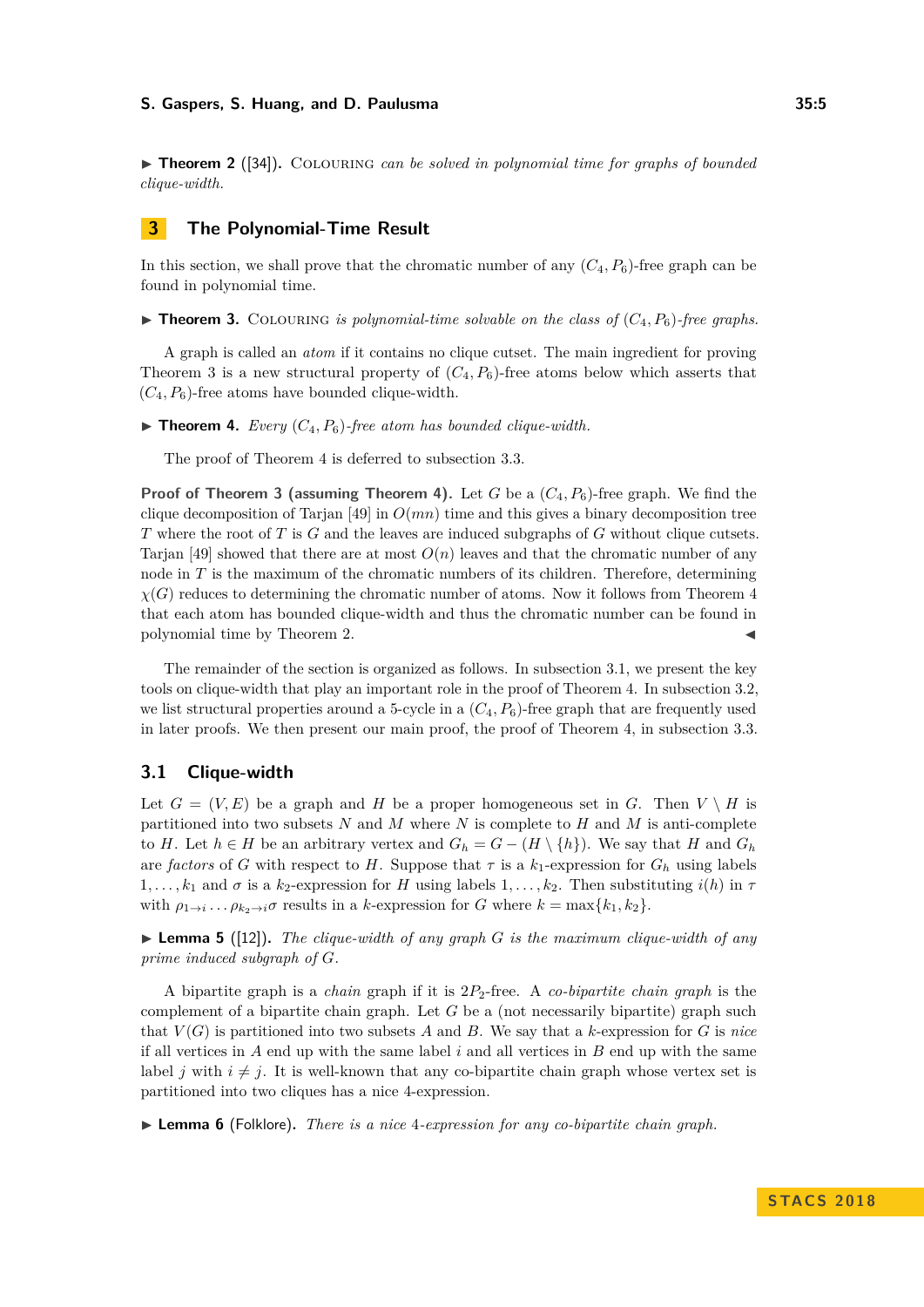#### **35:6 Colouring Square-Free Graphs without Long Induced Paths**

We now use divide-and conquer to show that a special graph class has clique-width at most 4. This plays a crucial role in our proof of the main theorem [\(Theorem 4\)](#page-4-2).

<span id="page-5-2"></span>**Example 7.** Let G be a  $C_4$ -free graph such that  $V(G)$  is partitioned into two subsets A and *B that satisfy the following conditions:*

- **(i)** *A is a clique;*
- (ii)  $B$  *is*  $P_4$ *-free;*
- <span id="page-5-0"></span>**(iii)** *no vertex in A has two non-adjacent neighbours in B;*
- <span id="page-5-1"></span>**(iv)** *there is no induced P*<sup>4</sup> *in G that starts with a vertex in A followed by three vertices in B.*

*Then there is a nice* 4*-expression for G.*

**Proof.** We use induction on |B|. If *B* contains at most one vertex, then *G* is a co-bipartite chain graph and the lemma follows from [Theorem 6.](#page-4-5) So, we assume that *B* contains at least two vertices. Since *B* is  $P_4$ -free, either *B* or  $\overline{B}$  is disconnected [\[48\]](#page-14-12). Suppose first that *B* is disconnected. Then *B* can be partitioned into two nonempty subsets  $B_1$  and  $B_2$  that are anti-complete to each other. Let  $A_1 = N(B_1) \cap A$  and  $A_2 = A \setminus A_1$ . Clearly,  $G[A_i \cup B_i]$  with the partition  $(A_i, B_i)$  satisfies all the conditions of the lemma for each  $1 \leq i \leq 2$ . Note also that, by [\(iii\)](#page-5-0),  $A_1$  is anti-complete to  $B_2$  and  $A_2$  is anti-complete to  $B_1$ . By the inductive hypothesis there is a nice 4-expression  $\tau_i$  for  $G[A_i \cup B_i]$  in which all vertices in  $A_i$  and  $B_i$ have labels 2 and 4, respectively. Now  $\rho_{1\rightarrow2}(\eta_{1,2}(\tau_1 \oplus \rho_{2\rightarrow1} \tau_2))$  is a nice 4-expression for *G*.

Suppose now that  $\overline{B}$  is disconnected. This means that  $B$  can be partitioned into two subsets  $B_1$  and  $B_2$  that are complete to each other. Since *G* is  $C_4$ -free, either  $B_1$  or  $B_2$  is a clique. Without loss generality, we may assume that  $B_1$  is a clique. Moreover, we choose the partition  $(B_1, B_2)$  such that  $B_1$  is maximal. Then every vertex in  $B_2$  is not adjacent to some vertex in  $B_2$  for otherwise we could have moved such a vertex to  $B_1$ . If  $B_2 = \emptyset$  then *G* is a co-bipartite chain graph and so the lemma follows from [Theorem 6.](#page-4-5) Therefore, we assume in the following that  $B_1, B_2 \neq \emptyset$ . Let  $A_1 = N(B_1) \cap A$  and  $A_2 = A \setminus A_1$ . Note that  $A_2$  is anti-complete to  $B_1$ .

We claim that  $N(B_2) \cap A$  is complete to  $B_1$ . Suppose, by contradiction, that  $a \in N(B_2) \cap A$ and  $b_1 \in B_1$  are not adjacent. By definition, *a* has a neighbour  $b \in B_2$ . Recall that *b* is not adjacent to some vertex  $b' \in B_2$ . Now  $a, b, b_1, b'$  induces either a  $P_4$  or a  $C_4$ , depending on whether  $a$  and  $b'$  are adjacent. This contradicts [\(iv\)](#page-5-1) or the  $C_4$ -freeness of  $G$ . This proves the claim. Therefore,  $A_2$  is anti-complete to  $B_2$  and  $N(B_2) \cap A = N(B_2) \cap A_1$  (see [Figure 1\)](#page-6-1). Consequently,  $G[(A_1 \cap N(B_2)) \cup B_2]$  with the partition  $(A_1 \cap N(B_2), B_2)$  satisfies all the conditions of the lemma. By the inductive hypothesis there is a nice 4-expression  $\tau$  for *G*[ $(A_1 ∩ N(B_2)) ∪ B_2$ ] in which all vertices in  $A ∩ N(B_2) = A_1 ∩ N(B_2)$  and  $B_2$  have labels 2 and 4, respectively. In addition, note that  $(A_1 \setminus N(B_2), B_1)$  is a co-bipartite chain graph. It then follows from [Theorem 6](#page-4-5) that there is a nice 4-expression  $\epsilon$  for it in which all vertices in  $A_1 \setminus N(B_2)$  and  $B_1$  have labels 1 and 3, respectively. Then

 $\sigma = \rho_{3\to 4}(\rho_{1\to 2}(\eta_{3,4}(\eta_{2,3}(\eta_{1,2}(\epsilon \oplus \tau))))$ 

is a nice 4-expression for  $G - A_2$ . Let  $\delta$  be a 2-expression for  $A_2$  in which all vertices in *A*<sub>2</sub> have label 1. Then  $\rho_{1\rightarrow2}(\eta_{1,2}(\delta \oplus \sigma))$  is a nice 4-expression for *G*. This completes the proof.

Let  $G = (V, E)$  be a graph and X and Y two disjoint subsets of  $V(G)$ . We say that  $(X, Y)$  is a *homogeneous pair of sets* in *G* if no vertex in  $V \setminus (X \cup Y)$  distinguishes two vertices in *X* or in *Y*. If both *X* and *Y* are cliques then  $(X, Y)$  is a *homogeneous pair of*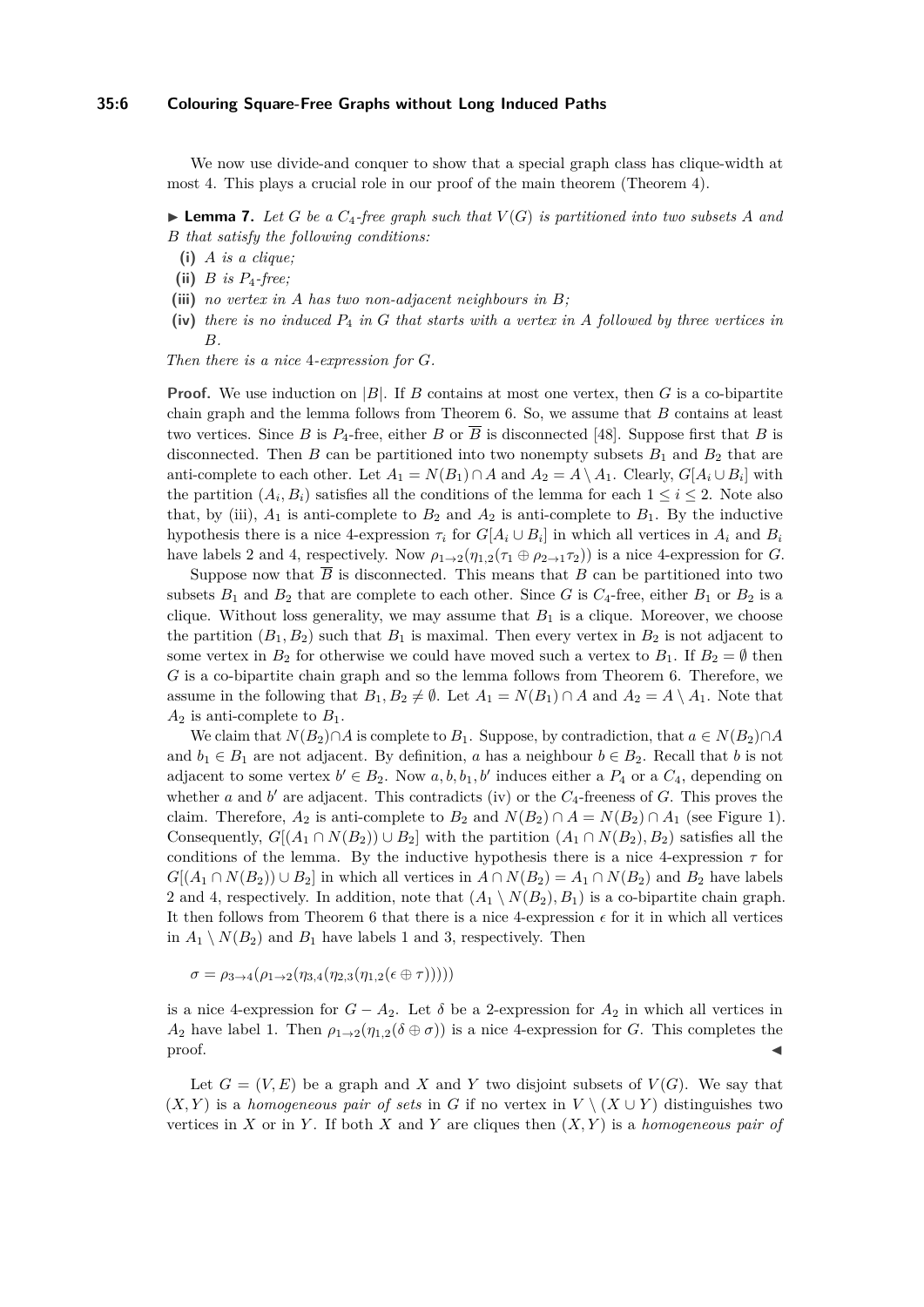

<span id="page-6-1"></span>**Figure 1** The case  $\overline{B}$  is disconnected. Shaded circles represent cliques. A thick line between two sets represents that the two sets are complete, and a dotted line represents that the edges between the two sets can be arbitrary. Two sets are anti-complete if there is no line between them.

*cliques*. Note that homogeneous sets are special cases of homogeneous pair of sets where one of *X* and *Y* is empty. We establish a novel framework via existing results on clique-width for bounding the clique-width of a graph by the clique-width of its subgraphs induced by homogeneous pairs of sets.

<span id="page-6-5"></span> $\blacktriangleright$  **Lemma 8.** Let *G* be a graph such that  $V(G)$  can be partitioned into a subset  $V_0$  of vertices *of constant size, a constant number of pairs of sets*  $(S_i, T_i)$  *for*  $1 \leq i \leq r$  *and a subset*  $V'$  *of vertices such that*

<span id="page-6-2"></span>(i) for each  $1 \leq i \leq r$ ,  $(S_i, T_i)$  is a homogeneous pair of sets in  $G - (V_0 \cup \bigcup_{j=1}^{i-1} (S_j \cup T_j))$ 

<span id="page-6-3"></span>(ii) *for each*  $1 \leq i \leq r$ ,  $G[S_i \cup T_i]$  *has bounded clique-width; and* 

<span id="page-6-4"></span>(iii)  $G[V']$  has bounded clique-width.

*Then G has bounded clique-width.*

**Proof.** Let  $G_1 = G - V_0$  and  $G_{i+1} = G_i - (S_i \cup T_i)$  for  $1 \le i \le r$ . Note that  $G_{r+1} = G[V']$ . First of all, it follows from [\[39\]](#page-14-13) that *G* has bounded clique-width if and only if *G*<sup>1</sup> has bounded clique-width. In addition, [\(i\)](#page-6-2) says that  $(S_i, T_i)$  is a homogeneous pair of sets in  $G_i$ . Let  $N_i$ and  $M_i$  be sets of vertices in  $G_i$  that are complete to  $S_i$  and  $T_i$ , respectively. For each *i* we do in  $G_i$  two *bipartite complementations* on the pairs  $(S_i, V(G_i) \setminus N_i)$  and  $(T_i, V(G_i) \setminus M_i)$ , which means that we interchange edges and non-edges between the pairs. This results in a graph *G*<sup> $\prime$ </sup> on the same vertex set as  $G_1$  that is the disjoint union of  $G[S_i \cup T_i]$  and  $G[V']$ . It follows from [\[32\]](#page-13-19) that  $G_1$  has bounded clique-width if and only if each  $G[S_i \cup T_i]$  and  $G[V']$ have bounded clique-width. Now the lemma follows from our assumptions [\(ii\)](#page-6-3) and [\(iii\)](#page-6-4).  $\blacktriangleleft$ 

## <span id="page-6-0"></span>**3.2 Structure around a 5-Cycle**

Let  $G = (V, E)$  be a graph and *H* be an induced subgraph of *G*. We partition  $V \setminus V(H)$ into subsets with respect to *H* as follows: for any  $X \subseteq V(H)$ , we denote by  $S(X)$  the set of vertices in  $V \setminus V(H)$  that have X as their neighbourhood among  $V(H)$ , i.e.,

 $S(X) = \{v \in V \setminus V(H) : N_{V(H)}(v) = X\}.$ 

For  $0 \leq j \leq |V(H)|$ , we denote by  $S_j$  the set of vertices in  $V \setminus V(H)$  that have exactly *j* neighbours among  $V(H)$ . Note that  $S_j = \bigcup_{X \subseteq V(H): |X| = j} S(X)$ . We say that a vertex in  $S_j$  is a *j*-vertex. Let *G* be a  $(C_4, P_6)$ -free graph and  $C = 1, 2, 3, 4, 5$  be an induced  $C_5$  in *G*. We partition  $V \setminus C$  with respect to *C* as above. All indices below are modulo 5. Since *G* is  $C_4$ -free, there is no vertex in  $V \setminus C$  that is adjacent to vertices *i* and  $i + 2$  but not to vertex  $i + 1$ . In particular,  $S(1,3)$ ,  $S_4$ , etc. are empty. The following properties of  $S(X)$ were proved in [\[25\]](#page-13-11) using the fact that *G* is  $(C_4, P_6)$ -free.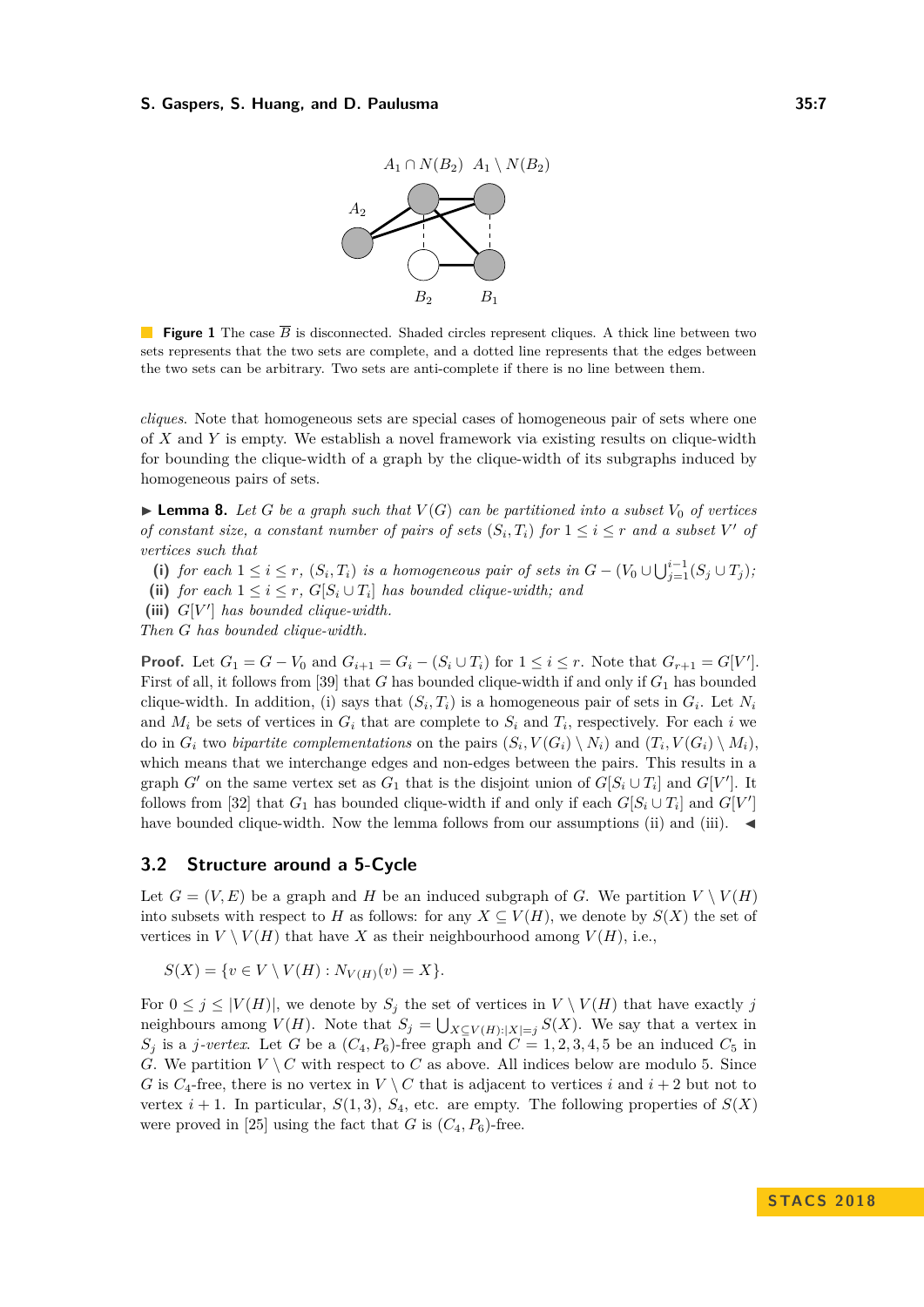

<span id="page-7-1"></span>**Figure 2** The Petersen graph.

- <span id="page-7-7"></span>**(P1)**  $S_5 \cup S(i − 1, i, i + 1)$  is a clique.
- **(P2)**  $S(i)$  is complete to  $S(i+2)$  and anti-complete to  $S(i+1)$ . Moreover, if neither  $S(i)$ nor  $S(i + 2)$  are empty then both sets are cliques.
- <span id="page-7-3"></span>**(P3)**  $S(i, i+1)$  is complete to  $S(i+1, i+2)$  and anti-complete to  $S(i+2, i+3)$ . Moreover, if neither  $S(i, i + 1)$  nor  $S(i + 1, i + 2)$  are empty then both sets are cliques.
- <span id="page-7-8"></span>**(P4)**  $S(i-1, i, i+1)$  is anti-complete to  $S(i+1, i+2, i+3)$ .
- <span id="page-7-9"></span>**(P5)** *S*(*i*) is anti-complete to *S*(*j, j* + 1) if  $j \neq i + 2$ . Moreover, if a vertex in  $S(i + 2, i + 3)$ is not anti-complete to  $S(i)$  then it is universal in  $S(i+2, i+3)$ .
- <span id="page-7-6"></span>**(P6)** *S(i)* is anti-complete to  $S(i + 1, i + 2, i + 3)$ .
- <span id="page-7-4"></span>**(P7)**  $S(i-2, i+2)$  is anti-complete to  $S(i-1, i, i+1)$ .
- <span id="page-7-2"></span>**(P8)** Either  $S(i)$  or  $S(i+1, i+2)$  is empty. By symmetry, either  $S(i)$  or  $S(i-1, i-2)$  is empty.
- **(P9)** At least one of  $S(i 1, i)$ ,  $S(i, i + 1)$  and  $S(i + 2, i 2)$  is empty.

## <span id="page-7-0"></span>**3.3 Proof of [Theorem 4](#page-4-2)**

In this section, we give a proof of [Theorem 4.](#page-4-2) A graph is *chordal* if it does not contain any induced cycle of length at least 4. The following structure of  $(C_4, P_6)$ -free graphs discovered by Brandstädt and Hoàng [\[4\]](#page-12-12) is of particular importance in our proofs below.

- <span id="page-7-5"></span> $\blacktriangleright$  **Theorem 9** ([\[4\]](#page-12-12)). Let *G* be a  $(C_4, P_6)$ -free atom. Then the following statements hold:
- (i) *every induced*  $C_5$  *is dominating;*
- **(ii)** *if G contains an induced C*<sup>6</sup> *which is not dominating, then G is the join of a blow-up of the Petersen graph [\(Figure 2\)](#page-7-1) and a (possibly empty) clique.*

We say that an atom is *strong* if it has no pair of twin vertices or universal vertices. Note that a pair of twin vertices and a universal vertex in a graph give rise to two special kinds of proper homogeneous sets such that one of the factors decomposed by these homogeneous sets is a clique. Therefore, removing twin vertices and universal vertices does not change the clique-width of the graph by [Theorem 5.](#page-4-6) So, to prove [Theorem 4](#page-4-2) it suffices to prove the theorem for strong atoms. We follow the approach in [\[18\]](#page-13-16). In [\[18\]](#page-13-16), the first and second authors showed how to derive a useful decomposition theorem for  $(C_4, P_6)$ -free atoms by eliminating a sequence  $F_1$ ,  $C_6$ ,  $F_2$  and  $C_5$  (see [Figure 3](#page-8-0) for the graphs  $F_1$  and  $F_2$ ) of induced subgraphs and then employing Dirac's classical theorem [\[15\]](#page-13-20) on chordal graphs. Here we adopt the same strategy and show in [Theorem 10–](#page-8-1)[Theorem 13](#page-8-2) below that if a  $(C_4, P_6)$ -free strong atom *G* contains an induced  $C_5$  or  $C_6$ , then it has bounded clique-width. The remaining case is therefore that *G* is chordal and so *G* is a clique by Dirac's theorem [\[15\]](#page-13-20). Since cliques have clique-width 2, [Theorem 4](#page-4-2) follows. It turns out that we can easily prove [Theorem 10](#page-8-1) and [Theorem 11](#page-8-3) via the framework formulated in [Theorem 8](#page-6-5) using the structure of the graphs discovered in [\[18\]](#page-13-16). The difficulty is, however, that we have to extend the structural analysis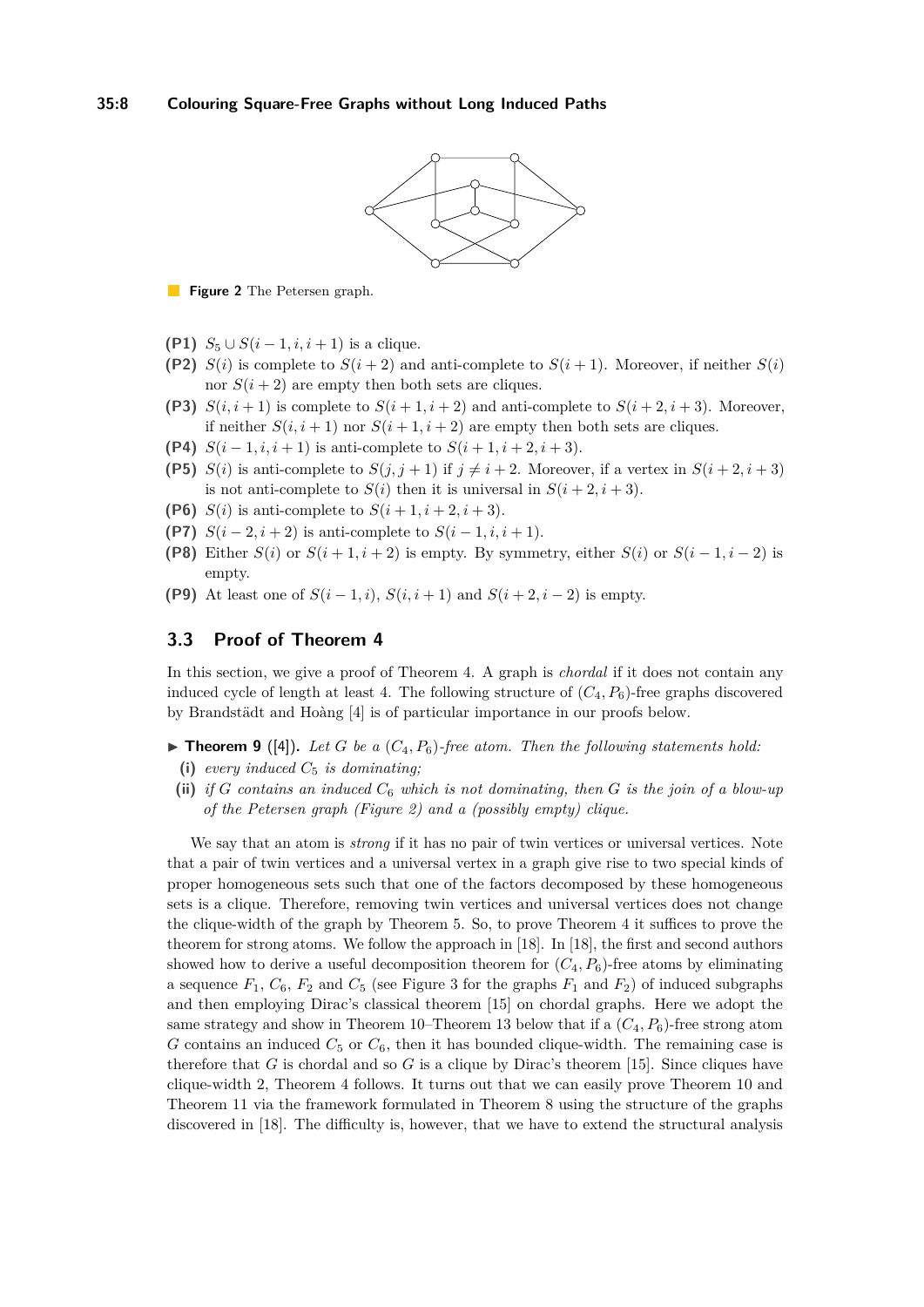<span id="page-8-0"></span>

**Figure 3** Two special graphs  $F_1$  and  $F_2$ .

in [\[18\]](#page-13-16) extensively for [Theorem 12](#page-8-4) and [Theorem 13](#page-8-2) and provide new insights on bounding the clique-width of certain special graphs using divide-and-conquer (see [Theorem 7\)](#page-5-2).

<span id="page-8-1"></span> $\blacktriangleright$  **Lemma 10.** *If a* ( $C_4$ ,  $P_6$ )*-free strong atom G contains an induced*  $F_1$ *, then G has bounded clique-width.*

<span id="page-8-3"></span>**Example 11.** *If a*  $(C_4, F_1, P_6)$ *-free strong atom G contains an induced*  $C_6$ *, then G has bounded clique-width.*

<span id="page-8-4"></span>**Example 12.** *If a*  $(C_4, C_6, F_1, P_6)$ *-free strong atom G contains an induced*  $F_2$ *, then G has bounded clique-width.*

<span id="page-8-2"></span>**Example 13.** *If a*  $(C_4, C_6, F_1, F_2, P_6)$ *-free strong atom G contains an induced*  $C_5$ *, then G has bounded clique-width.*

We illustrate our techniques by giving a proof of [Theorem 12](#page-8-4) below and omit the proofs of the other lemmas.

**Proof of [Theorem 12.](#page-8-4)** Let *G* be a  $(C_4, C_6, F_1, P_6)$ -free strong atom that contains an induced subgraph *H* that is isomorphic to  $F_2$  with  $V(H) = \{1, 2, 3, 4, 5, t, x, y\}$  such that 1, 2, 3, 4, 5, 1 induces the *underlying* 5-cycle C, and t is adjacent to 5, 1 and 2, x is adjacent to 4, 5 and y is adjacent to 2 and 3. Moreover, *t* is adjacent to both *x* and *y*, see [Figure 3.](#page-8-0) We partition  $V(G)$ with respect to *C*. We choose *H* such that *C* has  $|S_2|$  maximized. Note that  $x \in S(4, 5)$ , *y* ∈ *S*(2*,* 3) and *t* ∈ *S*(5*,* 1*,* 2).

The overall strategy is to first decompose  $G$  into a subset  $V_0$  of constant size, constant number of homogeneous pairs of sets, and a subset  $V'$ , and then finish off the proof via [Theorem 8](#page-6-5) by showing that each homogeneous pair of sets and  $G[V']$  have bounded clique-width where [Theorem 7](#page-5-2) is employed.

We start with the decomposition. Since  $S(2,3)$  and  $S(4,5)$  are not empty, it follows from [\(P8\)](#page-7-2) that  $S_1 = S(2) \cup S(5)$ . If both  $S(2)$  and  $S(5)$  are not empty, say  $u \in S(2)$  and  $v \in S(5)$ , then  $u$ , 2, 3, 4, 5, *v* induces either a  $P_6$  or a  $C_6$ , depending on whether *u* and *v* are adjacent. This shows that  $S_1 = S(i)$  for some  $i \in \{2, 5\}$ . Now we argue that  $S_2 = S(2, 3) \cup S(4, 5)$ . If  $S(3,4)$  contains a vertex *z*, then *z* is adjacent to *x* and *y* by [\(P3\)](#page-7-3) but not adjacent to *t* by [\(P7\).](#page-7-4) This implies that  $t, x, z, y$  induces a  $C_4$ , So,  $S(3, 4) = \emptyset$ . If  $S(1, 2)$  contains a vertex  $z$ , then *z* is adjacent to *y* by [\(P3\)](#page-7-3) and so  $1, z, y, 3, 4, 5, 1$  induces a  $C_6$ , a contradiction. This shows that  $S(1,2) = \emptyset$ . By symmetry,  $S(5,1) = \emptyset$ . Therefore,  $S_2 = S(2,3) \cup S(4,5)$ . The following properties among subsets of *G* were proved in [\[18\]](#page-13-16).

<span id="page-8-5"></span>(a) Each vertex in  $S(5,1,2)$  is either complete or anti-complete to  $S_2$ .

(b)  $S(2,3)$  and  $S(4,5)$  are cliques.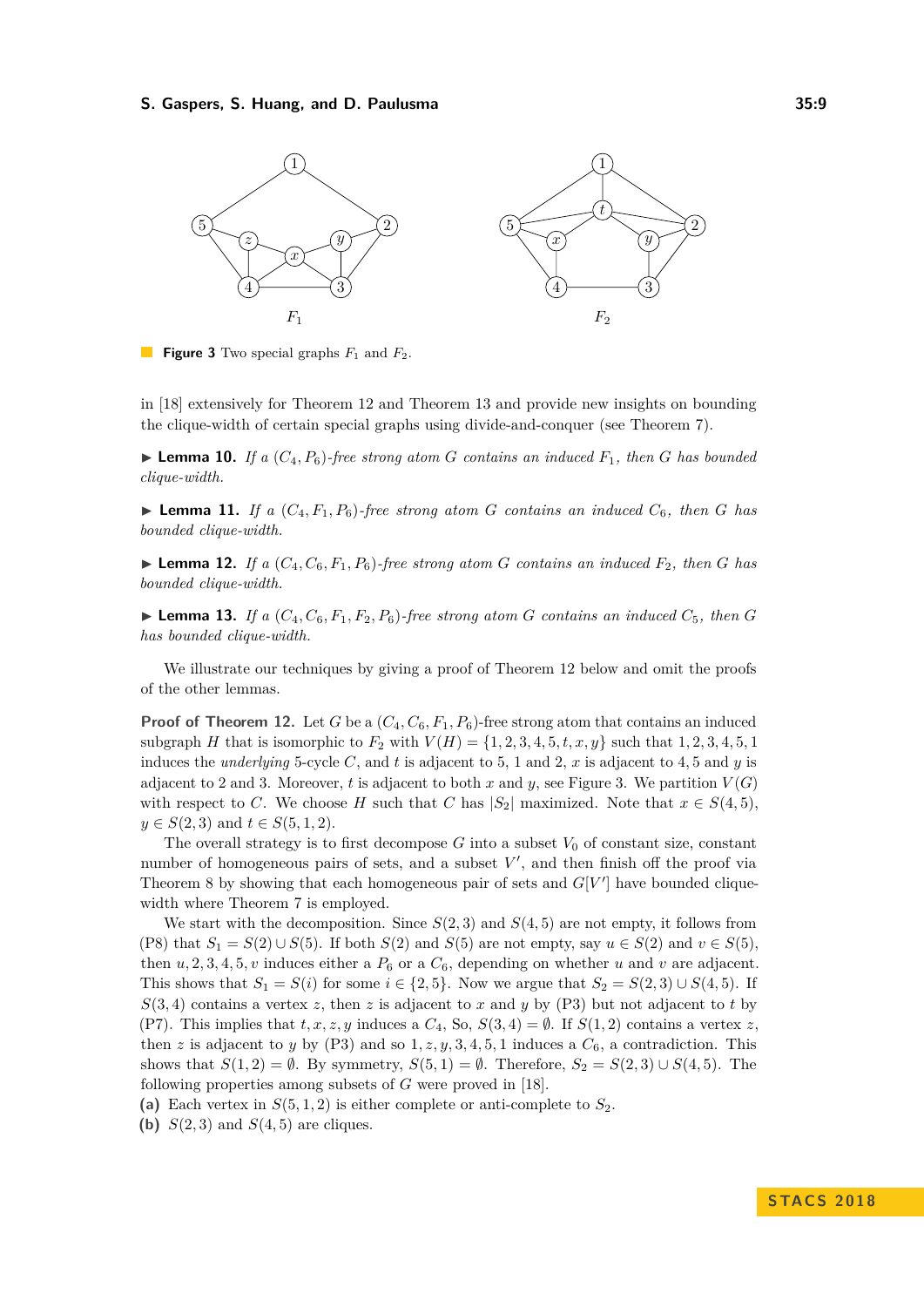### **35:10 Colouring Square-Free Graphs without Long Induced Paths**

- (c) Each vertex in  $S(3,4,5) \cup S(4,5,1)$  is either complete or anti-complete to  $S(4,5)$ . By symmetry, each vertex in  $S(1,2,3) \cup S(2,3,4)$  is either complete or anti-complete to *S*(2*,* 3).
- <span id="page-9-3"></span>(d)  $S(4, 5)$  is anti-complete to  $S(2, 3, 4)$ . By symmetry,  $S(2, 3)$  is anti-complete to  $S(3, 4, 5)$ .
- <span id="page-9-0"></span>(e)  $S(1,2,3)$  is complete to  $S(5,1,2)$ . By symmetry,  $S(5,1,2)$  is complete to  $S(4,5,1)$ .
- <span id="page-9-1"></span>(f)  $S(4,5)$  is complete to  $S(4,5,1)$ . By symmetry,  $S(2,3)$  is complete to  $S(1,2,3)$ .
- <span id="page-9-2"></span>(g)  $S(1, 2, 3)$  is complete to  $S(2, 3, 4)$ . By symmetry,  $S(3, 4, 5)$  is complete to  $S(4, 5, 1)$ .
- <span id="page-9-4"></span>(**h**)  $S_5$  is complete to  $S_2$ .

Recall that  $S_1 = S(i)$  for some  $i \in \{2, 5\}$ . By symmetry, we may assume that  $S_1 = S(5)$ . Note that  $S(5)$  is complete to  $S(4, 5, 1)$  by [Theorem 9](#page-7-5) and anti-complete to  $S(1, 2, 3)$  by [\(P6\).](#page-7-6) It follows from [\(P1\),](#page-7-7) [\(P4\),](#page-7-8) [\(P7\),](#page-7-4) [\(e\)](#page-9-0), [\(f\)](#page-9-1) and [\(g\)](#page-9-2) that  $S(i-1,i,i+1) \cup \{i\}$  is a homogeneous clique in *G* and therefore  $S(i-1,i,i+1) = \emptyset$  for  $i = 2, 5$ . Similarly,  $S(4, 5)$ is a homogeneous clique in *G* by [\(P7\),](#page-7-4) [\(a\)](#page-8-5)-[\(d\)](#page-9-3), [\(f\)](#page-9-1) and [\(h\)](#page-9-4) and so  $S(4,5) = \{x\}$ . Let  $T = \{t \in S(5, 1, 2) : t \text{ is complete to } S_2\}.$ 

<span id="page-9-5"></span>**(1)**  $S(5)$  *is anti-complete to*  $S(5, 1, 2) \setminus T$ . Let  $u \in S(5)$  and  $t' \in S(5, 1, 2) \setminus T$ . If *u* and  $t'$  are adjacent, then  $u, t', 2, 3, 4, x$  induces either a  $P_6$  or a  $C_6$ , depending on whether *u* and *x* are adjacent.

By [\(1\)](#page-9-5) and [\(d\)](#page-9-3),  $(S(5,1,2) \setminus T) \cup \{1\}$  is a homogeneous set in *G* and so  $S(5,1,2) \setminus T = \emptyset$ . In other words,  $S(5, 1, 2)$  is complete to  $S_2$ . We now partition  $S(5)$  into  $X = \{v \in S(5):$ *v* has a neighbour in  $S(2,3)$ } and  $Y = S(5) \setminus X$ .

<span id="page-9-6"></span>**(2)** *X is anti-complete to S*(3*,* 4*,* 5)*.* Let  $v \in X$  and  $s \in S(3, 4, 5)$  be adjacent. By the definition of X, v has a neighbour  $y' \in S(2,3)$ . By [\(d\)](#page-9-3), y' is not adjacent to *s* and so  $v, y', 3, s$  induces a  $C_4$ .

<span id="page-9-11"></span>**(3)** *X is complete to S*(5*,* 1*,* 2)*.*

Assume, by contradiction, that  $v \in X$  and  $t' \in T$  are not adjacent. By the definition of *X*, *v* has a neighbour *y*<sup> $′$ </sup> ∈ *S*(2*,* 3). Since *t*<sup> $′$ </sup> is adjacent to *y*<sup> $′$ </sup>, *v<sub></sub>, 5<i>, t*<sup> $′$ </sup>, *y*<sup> $′$ </sup> induces a *C*<sub>4</sub>. ■

<span id="page-9-8"></span>**(4)** *X is anti-complete to Y .*

Suppose that  $u \in X$  and  $v \in Y$  are adjacent. Let  $y' \in S(2,3)$  be a neighbour of *u*. Note that *x* is adjacent to neither *u* nor *v* by [\(P5\).](#page-7-9) But now *x*, 4, 3, y', *u*, *v* induces a  $P_6$ .

<span id="page-9-7"></span>(5)  $X$  *is complete to*  $S_5$ .

Suppose that  $v \in X$  and  $u \in S_5$  are not adjacent. Let  $y' \in S(2,3)$  be a neighbour of *v*. By [\(h\)](#page-9-4),  $y'$  and  $u$  are adjacent. Then  $u, 5, v, y'$  induces a  $C_4$ .

It follows from  $(P1)-(P7)$ ,  $(a)-(d)$  $(a)-(d)$  $(a)-(d)$ ,  $(f)$ ,  $(h)$  and  $(2)-(5)$  $(2)-(5)$  $(2)-(5)$  that  $(X, S(2, 3))$  is a homogeneous pair of sets in *G*.

<span id="page-9-10"></span>**(6)** For each connected component A of Y, each vertex in  $S(5,1,2) \cup S(3,4,5)$  is either *complete or anti-complete to A.*

Let *A* be an arbitrary component of *Y*. Suppose that  $s \in S(5,1,2) \cup S(3,4,5)$  distinguishes an edge  $aa'$  in  $A$ , say  $s$  is adjacent to  $a$  but not adjacent to  $a'$ . we may assume by symmetry that  $s \in S(5, 1, 2)$ . Then  $a', a, s, 2, 3, 4$  induces a  $P_6$ , a contradiction.

<span id="page-9-9"></span>(7) *Each component of Y has a neighbour in both*  $S(5,1,2)$  *and*  $S(3,4,5)$ *.* Suppose that a component *A* of *Y* does not have a neighbour in one of *S*(5*,* 1*,* 2) and *S*(3*,* 4*,* 5), say *S*(5*,* 1*,* 2). Then  $S_5 \cup S(3,4,5) \cup \{5\}$  is a clique cutset of *G* by [\(4\)](#page-9-8).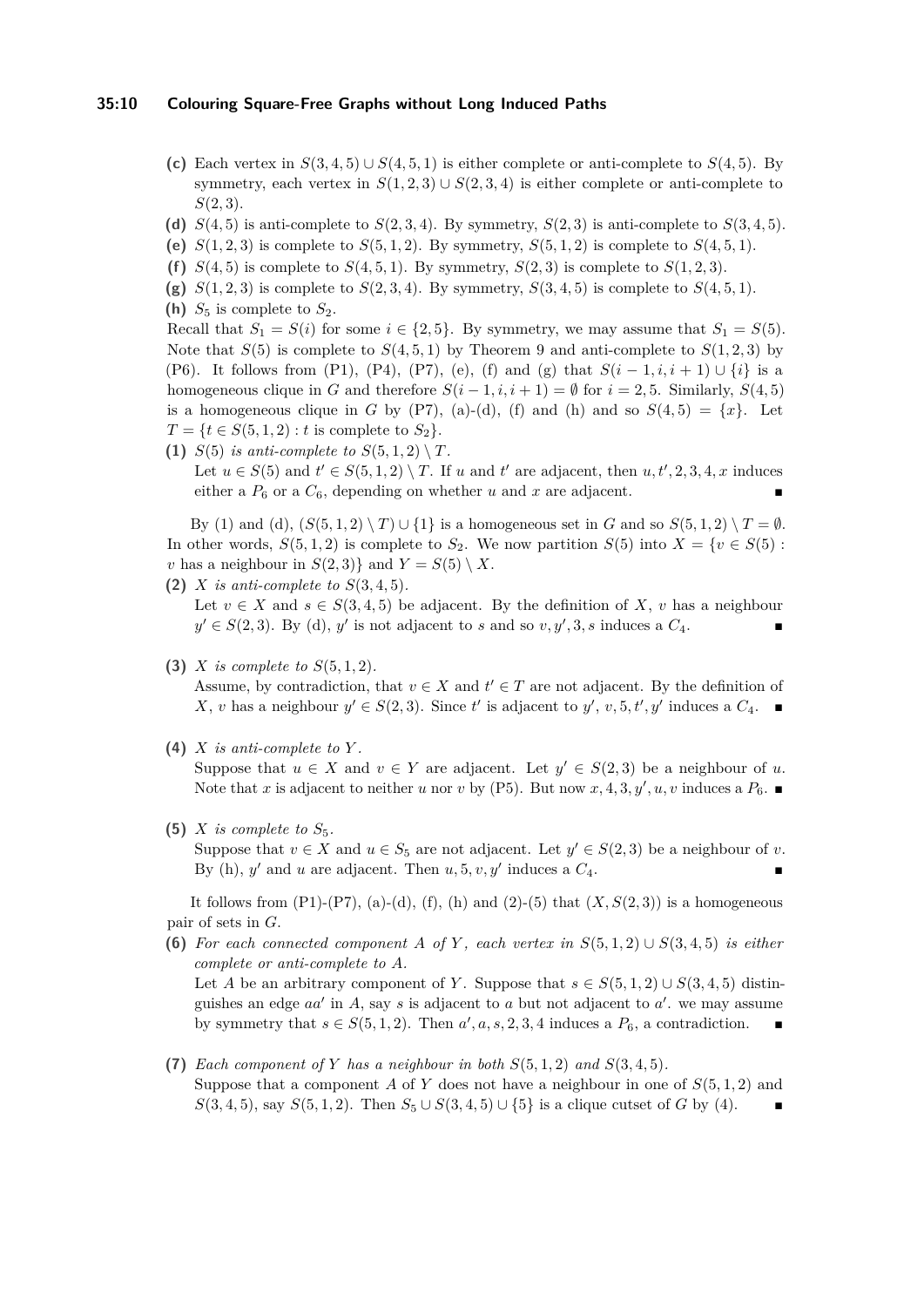<span id="page-10-0"></span>**(8)** *Each component of Y is a clique.*

Let *A* be an arbitrary component of *Y*. By [\(7\)](#page-9-9), *A* has a neighbour  $s \in S(5,1,2)$  and  $r \in S(3, 4, 5)$ . Note that *s* and *r* are not adjacent. Moreover,  $\{s, r\}$  is complete to *A* by [\(6\)](#page-9-10). Now [\(8\)](#page-10-0) follows from the fact that  $G$  is  $C_4$ -free.

<span id="page-10-1"></span>**(9)** *Y is complete to*  $S_5$ *.* 

Suppose, by contradiction, that  $v \in Y$  and  $u \in S_5$  are not adjacent. By [\(7\)](#page-9-9), *v* has a neighbour  $s \in S(5, 1, 2)$  and  $r \in S(3, 4, 5)$ . Then  $v, s, u, r$  induces a  $C_4$ .

It follows from  $(P1)$ ,  $(h)$ ,  $(5)$  and  $(9)$  that each vertex in  $S_5$  is a universal vertex in  $G$ and so  $S_5 = \emptyset$ . Let  $S'(3, 4, 5) = \{s \in S(3, 4, 5) : s \text{ has a neighbour in } Y\}$  and  $S''(3, 4, 5) =$  $S(3,4,5) \setminus S'(3,4,5)$ . Note that  $S''(3,4,5)$  is anti-complete to *Y*. We now show further properties of *Y* and  $S'(3, 4, 5)$ .

<span id="page-10-3"></span>(10)  $S'(3, 4, 5)$  *is complete to*  $S(2, 3, 4)$ *.* 

Suppose, by contradiction, that  $r' \in S'(3, 4, 5)$  is not adjacent to  $s \in S(2, 3, 4)$ . By the definition of  $S'(3, 4, 5)$ , *r* has a neighbour  $v \in Y$ . Then  $v, r, 4, s, 2, 1$  induces a  $P_6$ .

<span id="page-10-2"></span>**(11)** *Each vertex in*  $S(5,1,2)$  *is either complete or anti-complete to*  $Y$ *.* 

Let  $t' \in S(5, 1, 2)$  be an arbitrary vertex. Suppose that  $t'$  has a neighbour  $u \in Y$ . Let *A* be the component of  $Y$  containing  $u$ . Then  $t'$  is complete to  $A$  by  $(6)$ . It remains to show that *t'* is adjacent to each vertex  $u' \in Y \setminus A$ . By [\(7\)](#page-9-9), *u* has a neighbour  $s \in S(3, 4, 5)$ . Note that  $C' = u, t, y, 3, s$  induces a  $C_5$ . Moreover, *x* and *s* are not adjacent for otherwise  $x, s, u, t'$  induces a  $C_4$ . This implies that *x* is adjacent only to *t'* on  $C'$ . On the other hand,  $u'$  is not adjacent to any of  $u$ , 3 and  $y$ . This implies that  $u'$  is adjacent to either s or  $t'$  by [Theorem 9.](#page-7-5) If  $u'$  is not adjacent  $t'$ , then  $u'$  is adjacent to s. This implies that  $u', s, 3, y, t', x$  induces a  $P_6$  or  $C_6$ , depending on whether  $u'$  and  $x$  are adjacent. Therefore,  $u'$  is adjacent to *t'*. Since  $u'$  is an arbitrary vertex in  $Y \setminus A$ , this proves [\(11\)](#page-10-2).

<span id="page-10-4"></span>(12)  $S'(3,4,5)$  *is anti-complete to x.* 

Suppose not. Let  $s \in S'(3, 4, 5)$  be adjacent to *x*. By definition, *s* has a neighbour  $y' \in Y$ . Note that *x* and *y*' are not adjacent by [\(P5\).](#page-7-9) By [\(6\)](#page-9-10) and [\(7\)](#page-9-9), *y* has a neighbour  $t \in T = S(5, 1, 2)$ . So, *t* is adjacent to *x*. But now *s*, *y*<sup> $\prime$ </sup>, *t*, *x* induces a  $C_4$ .

It follows from  $(P1)-(P7)$ ,  $(d)$ ,  $(2)$ ,  $(4)$ ,  $(10)$ ,  $(11)$  and  $(12)$  that  $(Y, S'(3, 4, 5))$  is a homogeneous pair of sets in *G*. Let  $S'(5,1,2) = \{s \in S(5,1,2) : s \text{ is complete to } Y\}.$  Then  $S(5,1,2) \setminus S'(5,1,2)$  is anti-complete to *Y* by [\(11\)](#page-10-2). It follows from [\(3\)](#page-9-11) that both  $S'(5,1,2)$ and  $S(5, 1, 2) \setminus S'(5, 1, 2)$  are homogeneous cliques in *G*. So,  $|S(5, 1, 2)| \leq 2$ . *Now*  $V(G)$  *is partitioned into a subset*  $V_0 = C \cup S(5,1,2) \cup \{x\}$  *of vertices of size at most* 8*, two homogeneous pairs of sets*  $(X, S(2,3))$  *and*  $(Y, S'(3,4,5))$ *, and a subset*  $V' = S''(3,4,5) \cup S(2,3,4)$ *.* 

We now apply [Theorem 8](#page-6-5) to finish off the proof by showing that each of  $G[X \cup S(2, 3)]$ .  $G[Y \cup S'(3, 4, 5)]$ , and  $G[V']$  has bounded clique-width. First of all,  $G[V']$  has clique-width 4 by [Theorem 6.](#page-4-5) Secondly, note that no vertex in  $S(1,2)$  can have two non-adjacent neighbours in *X* since *G* is *C*<sub>4</sub>-free. If there is an induced  $P_4 = y', x_1, x_2, x_3$  such that  $y' \in S(2,3)$  and  $x_i \in X$ , then  $x_3, x_2, x_1, y', 3, 4$  induces a  $P_6$  in *G*. Now if  $P = x_1, x_2, x_3, x_4$  is an induced  $P_4$ in *G*[*X*], any neighbour *y*<sub>1</sub> of *x*<sub>1</sub> is not adjacent to *x*<sub>3</sub> and *x*<sub>4</sub>. But then  $P \cup \{y_1\}$  contains such a labelled  $P_4$  in  $G[X \cup S(2,3)]$ . Therefore,  $G[X \cup S(2,3)]$  with the partition  $(X, S(2,3))$ satisfies all the conditions of [Theorem 7](#page-5-2) and so has clique-width at most 4. Finally, note that each vertex in  $S(3, 4, 5)$  can have neighbours in at most one component of Y due to [\(7\)](#page-9-9), [\(11\)](#page-10-2) and the fact that *G* is  $C_4$ -free. It then follows from [\(6\)](#page-9-10)-[\(8\)](#page-10-0) that  $G[Y \cup S'(3, 4, 5)]$  with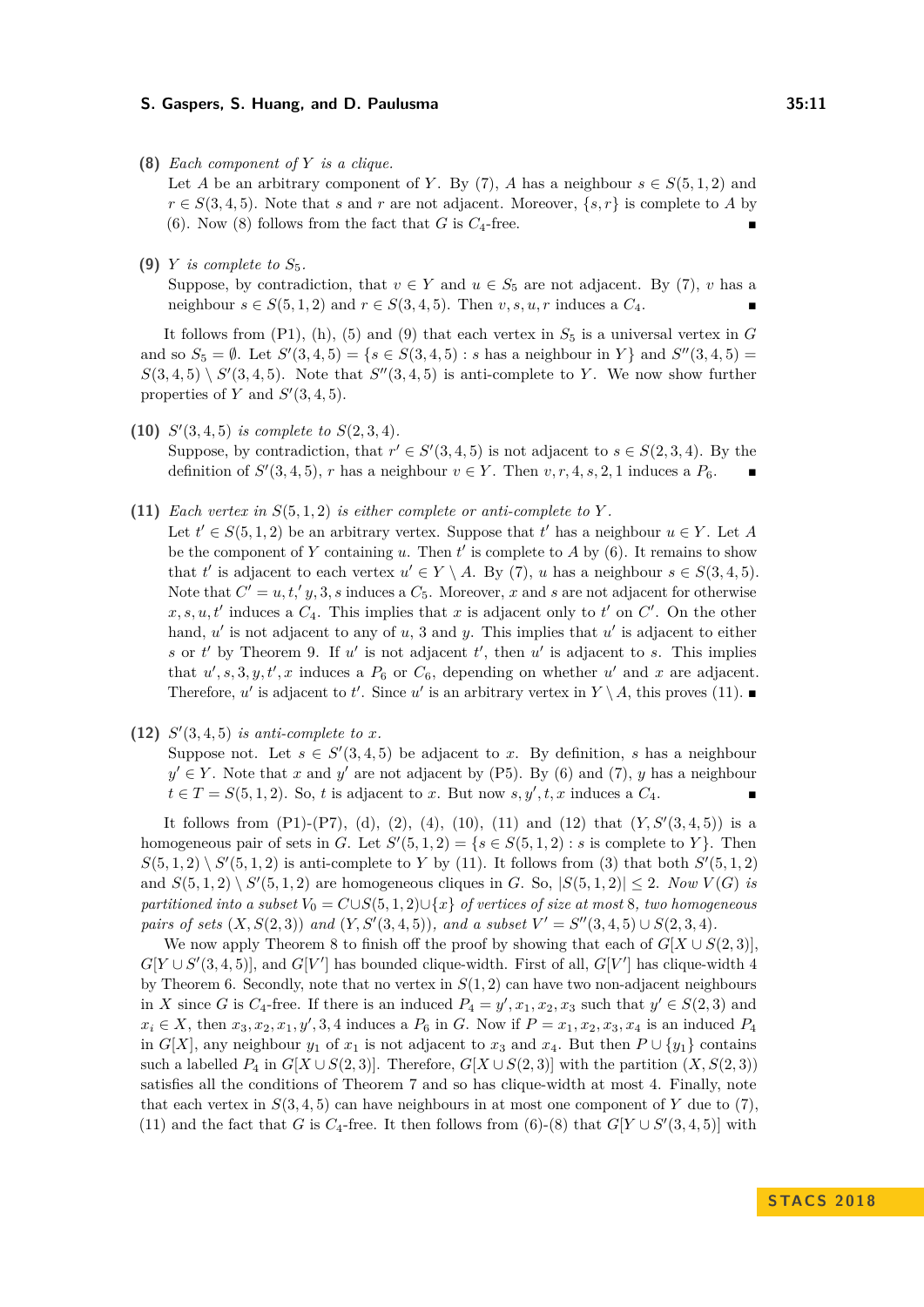#### **35:12 Colouring Square-Free Graphs without Long Induced Paths**

the partition  $(Y, S'(3, 4, 5))$  satisfies all the condition in [Theorem 7](#page-5-2) (where  $A = S'(3, 4, 5)$ and  $B = Y$  and so has clique-width at most 4. This completes our proof.

We are now ready to prove our main theorem.

**Proof of [Theorem 4.](#page-4-2)** Let *G* be a  $(C_4, P_6)$ -free atom. Let *G'* be the graph obtained from *G* by removing twin vertices and universal vertices. It follows from [Theorem 10–](#page-8-1)[Theorem 13](#page-8-2) that if  $G'$  contains an induced  $C_5$  or  $C_6$ , then  $G'$  has bounded clique-width. Therefore, we can assume that  $G'$  is also  $(C_5, C_6)$ -free and therefore  $G'$  is chordal. It then follows from a well-known result of Dirac  $[15]$  that  $G'$  is a clique whose clique-width is 2. Finally,  $cw(G) = cw(G')$  by [Theorem 5](#page-4-6) and this completes the proof.

## <span id="page-11-0"></span>**4 The Hardness Result**

A graph is a *split graph* if its vertex set can be partitioned into two disjoint sets *C* and *I* such that *C* is a clique and *I* is an independent set. The pair  $(C, I)$  is called a *split partition* of *G*. A split graph is *complete* if it has a *complete* split partition, that is, a partition (*C, I*) such that *C* and *I* are complete to each other. A *list assignment* of a graph  $G = (V, E)$  is a function *L* that prescribes, for each  $u \in V$ , a finite list  $L(u) \subseteq \{1, 2, \ldots\}$  of colours for *u*. The *size* of a list assignment *L* is the maximum list size  $|L(u)|$  over all vertices  $u \in V$ . A colouring *c* respects *L* if  $c(u) \in L(u)$  for all  $u \in V$ . The LIST COLOURING problem is to decide whether a given graph *G* has a colouring *c* that respects a given list assignment *L*. We sketch a proof of our hardness result, in which we construct a graph  $G'$  that is neither  $(sP_2 + P_8)$ -free nor  $(sP_2 + P_4 + P_5)$ -free for any  $s \ge 0$ . Hence, a different construction is needed for tightening our hardness result (if possible).

 $\blacktriangleright$  **Theorem 14.** COLOURING *is* NP-complete for  $(C_4, 3P_3, P_3 + P_6, 2P_5, P_9)$ -free graphs.

**Proof.** (Sketch) We reduce from LIST COLOURING on complete split graphs with a list assignment of size at most 3. It is known that LIST COLOURING is NP-complete for this graph class [\[20\]](#page-13-21).

Let *G* be a complete split graph with a list assignment *L* of size at most 3. From  $(G, L)$ we construct an instance  $(G', k)$  of COLOURING as follows. Let  $k \leq 3|V(G)|$  be the size of the union of all lists  $L(u)$ . Let  $(C, I)$  be a complete split partition of  $V(G)$ . Let  $G'$  be the graph of size  $O(|V(G)|k)$  obtained from *G* as follows. Take a clique *X* on *k* vertices *x*<sub>1</sub>, . . . , *x*<sub>*k*</sub>. For each *u* ∈ *V*(*G*), introduce a clique *Y*<sub>*u*</sub> of size *k* − |*L*(*u*)| such that every vertex of  $Y_u$  is adjacent to *u* and to every  $x_i$  with  $i \in L(u)$  (so, each vertex in every  $Y_u$  is adjacent to exactly one vertex of  $V(G)$ , namely vertex *u*). By construction, *G* has a colouring that respects  $L$  if and only if  $G'$  has a  $k$ -colouring. Moreover, it can be readily checked that  $G'$  is  $(C_4, 3P_3, P_3 + P_6, 2P_5, P_9)$ -free.

## **5 Conclusions**

We gave an almost complete dichotomy for COLOURING restricted to  $(C_4, P_t)$ -free graphs and leave open only the cases when  $7 \le t \le 8$ . We believe the techniques developed in this paper could be useful for solving open questions regarding Colouring on other hereditary graph classes. The natural candidate class for a polynomial-time result of Colouring is the class of  $(C_4, P_7)$ -free graphs. However, this may require significant efforts for the following reason. Lozin and Malyshev [\[38\]](#page-14-3) determined the complexity of Colouring for  $H$ -free graphs for every finite set of graphs  $H$  consisting only of 4-vertex graphs except when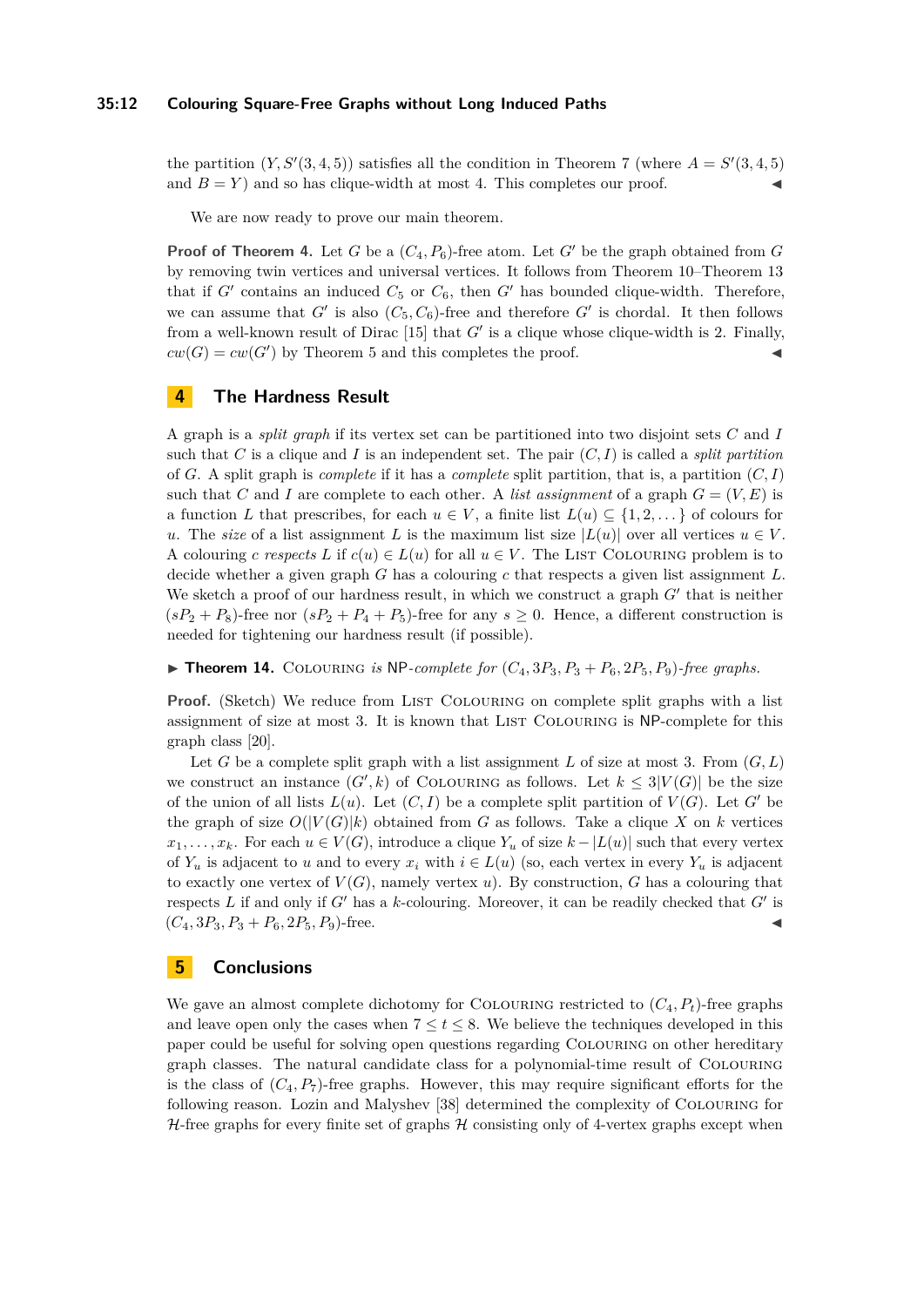*H* is  $\{K_{1,3}, 4P_1\}$ ,  $\{K_{1,3}, 2P_1 + P_2\}$ ,  $\{K_{1,3}, 2P_1 + P_2, 4P_1\}$  or  $\{C_4, 4P_1\}$ . Solving any of these open cases would be considered as a major advancement in the area. Since  $(C_4, 4P_1)$ -free graphs are  $(C_4, P_7)$ -free, polynomial-time solvability of COLOURING on  $(C_4, P_7)$ -free graphs implies polynomial-time solvability for COLOURING on  $(C_4, 4P_1)$ -free graphs. As a first step, we aim to apply the techniques of this paper to  $(C_4, 4P_1)$ -free graphs.

We recall that the complexity of COLOURING on  $(C_s, P_t)$ -free graphs is known for all  $s \geq 5$  and  $t \geq 1$  [\(Theorem 1\)](#page-2-0) and that the complexity of COLOURING on  $(C_3, P_t)$ -free graphs is also known due to the results of [\[5\]](#page-12-8) and [\[30\]](#page-13-14) except if  $7 \le t \le 21$ . The class of  $(C_3, P_7)$ -free graphs is also a natural class to consider. Interestingly, every  $(C_3, P_7)$ -free graph is 5-colourable. This follows from a result of Gravier, Hoàng and Maffray [\[23\]](#page-13-22) who proved that for any two integers  $r, t \geq 1$ , every  $(K_r, P_t)$ -free graph can be coloured with at most  $(t-2)^{r-2}$  colours. On the other hand, 3-COLOURING is polynomial-time solvable for  $P_7$ -free graphs [\[3\]](#page-12-1). Hence, in order to solve COLOURING for  $(C_3, P_7)$ -free graphs we may instead consider 4-COLOURING for  $(C_3, P_7)$ -free graphs. This problem seems also highly non-trivial.

#### **References**

- <span id="page-12-4"></span>**1** Alexandre Blanché, Konrad K. Dabrowski, Matthew Johnson, and Daniël Paulusma. Hereditary graph classes: When the complexities of Colouring and Clique Cover coincide. *CoRR*, abs/1607.06757, 2016.
- <span id="page-12-10"></span>**2** John Adrian Bondy and Uppaluri S.R. Murty. *Graph Theory*, volume 244 of *Springer Graduate Texts in Mathematics*. Springer, 2008.
- <span id="page-12-1"></span>**3** Flavia Bonomo, Maria Chudnovsky, Peter Maceli, Oliver Schaudt, Maya Stein, and Mingxian Zhong. Three-coloring and list three-coloring of graphs without induced paths on seven vertices. *Combinatorica*, (in press).
- <span id="page-12-12"></span>**4** Andreas Brandstädt and Chính T. Hoàng. On clique separators, nearly chordal graphs, and the maximum weight stable set problem. *Theoretical Computer Science*, 389:295–306, 2007.
- <span id="page-12-8"></span>5 Andreas Brandstädt, Tilo Klembt, and Suhail Mahfud.  $P_6$ - and triangle-free graphs revisited: structure and bounded clique-width. *Discrete Mathematics and Theoretical Computer Science*, 8:173–188, 2006.
- <span id="page-12-0"></span>**6** Andreas Brandstädt, Van Bang Le, and Jeremy P. Spinrad. *Graph Classes: A Survey*, volume 3 of *SIAM Monographs on Discrete Mathematics and Applications*. Philadelphia, 1999.
- <span id="page-12-5"></span>**7** Hajo Broersma, Petr A. Golovach, Daniël Paulusma, and Jian Song. Determining the chromatic number of triangle-free 2*P*3-free graphs in polynomial time. *Theoretical Computer Science*, 423:1–10, 2012.
- <span id="page-12-6"></span>**8** Kathie Cameron and Chính T. Hoàng. Solving the clique cover problem on (bull,*C*4)-free graphs. *CoRR*, abs/1704.00316, 2017.
- <span id="page-12-2"></span>**9** Maria Chudnovsky, Peter Maceli, Juraj Stacho, and Mingxian Zhong. 4-Coloring  $p_6$ -free graphs with no induced 5-cycles. *Journal of Graph Theory*, 84:262–285, 2017.
- <span id="page-12-3"></span>**10** Maria Chudnovsky and Juraj Stacho. 3-colorable subclasses of  $P_8$ -free graphs. *Manuscript*, 2017.
- <span id="page-12-9"></span>**11** Bruno Courcelle, Johann A. Makowsky, and Udi Rotics. Linear time solvable optimization problems on graphs of bounded clique-width. *Theory of Computing Systems*, 33:125–150, 2000.
- <span id="page-12-11"></span>**12** Bruno Courcelle and Stephan Olariu. Upper bounds to the clique width of graphs. *Discrete Applied Mathematics*, 101:77–114, 2000.
- <span id="page-12-7"></span>**13** Konrad K. Dabrowski, François Dross, and Daniël Paulusma. Colouring diamond-free graphs. *Journal of Computer and System Sciences*, 89:410–431, 2017.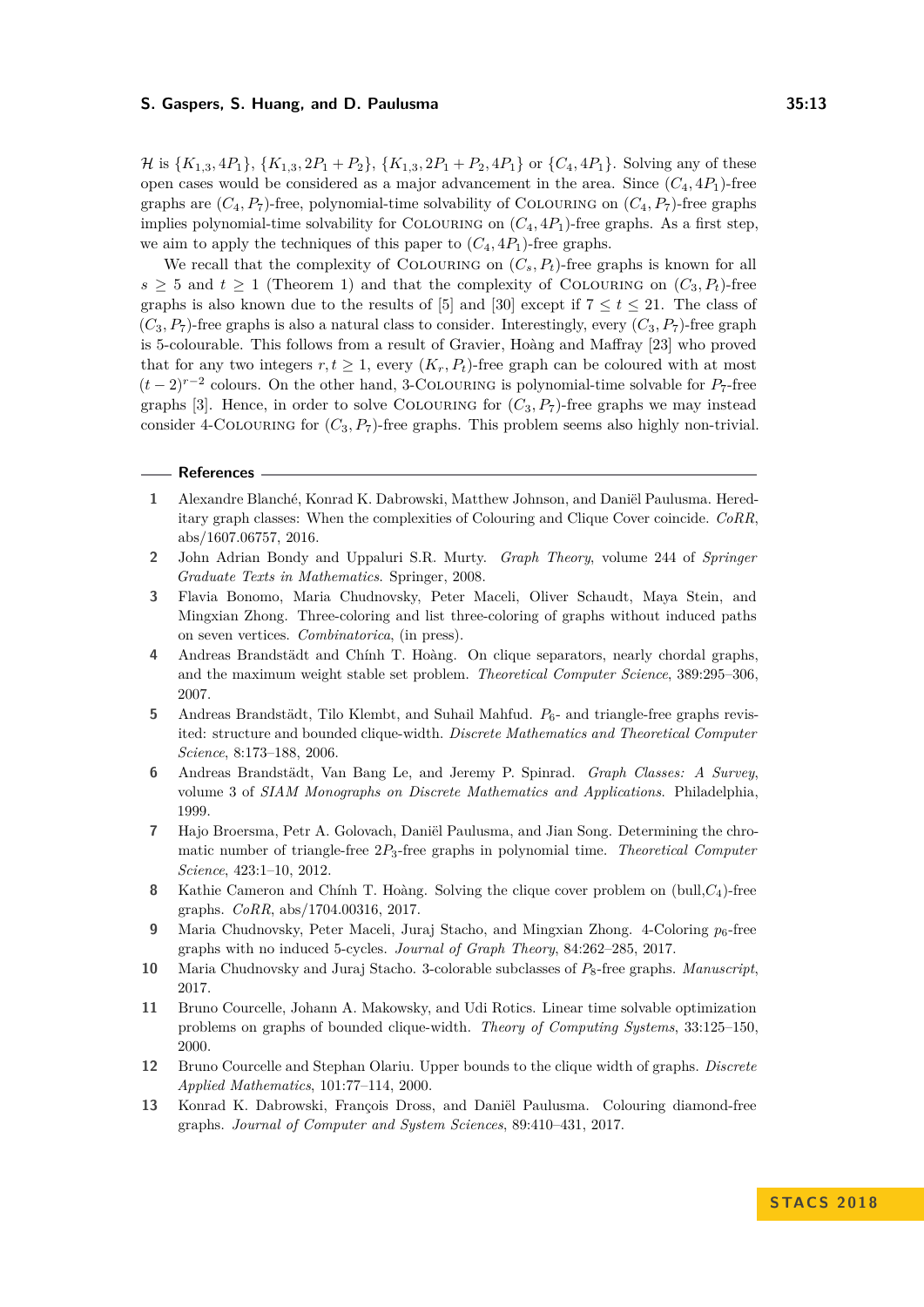## **35:14 Colouring Square-Free Graphs without Long Induced Paths**

- <span id="page-13-10"></span>**14** Konrad K. Dabrowski, Petr A. Golovach, and Daniël Paulusma. Colouring of graphs with Ramsey-type forbidden subgraphs. *Theoretical Computer Science*, 522:34–43, 2014.
- <span id="page-13-20"></span>**15** Gabriel A. Dirac. On rigid circuit graphs. *Abhandlungen aus dem Mathematischen Seminar der Universität Hamburg*, 25:71–76, 1961.
- <span id="page-13-5"></span>**16** Thomas Emden-Weinert, Stefan Hougardy, and Bernd Kreuter. Uniquely colourable graphs and the hardness of colouring graphs of large girth. *Combinatorics, Probability and Computing*, 7:375–386, 1998.
- <span id="page-13-17"></span>**17** Wolfgang Espelage, Frank Gurski, and Egon Wanke. How to solve NP-hard graph problems on clique-width bounded graphs in polynomial time. *Proc. WG 2001, LNCS*, 2204:117–128, 2001.
- <span id="page-13-16"></span>**18** Serge Gaspers and Shenwei Huang. Linearly *χ*-bounding (*P*6*, C*4)-free graphs. *Proc. WG 2017, LNCS*, 10520:263–274, 2017.
- <span id="page-13-4"></span>**19** Petr A. Golovach, Matthew Johnson, Daniël Paulusma, and Jian Song. A survey on the computational complexity of coloring graphs with forbidden subgraphs. *Journal of Graph Theory*, 84:331–363, 2017.
- <span id="page-13-21"></span>**20** Petr A. Golovach and Daniël Paulusma. List coloring in the absence of two subgraphs. *Discrete Applied Mathematics*, 166:123–130, 2014.
- <span id="page-13-15"></span>**21** Petr A. Golovach, Daniël Paulusma, and Jian Song. Coloring graphs without short cycles and long induced paths. *Discrete Applied Mathematics*, 167:107–120, 2014.
- <span id="page-13-0"></span>**22** Martin C. Golumbic. *Algorithmic Graph Theory and Perfect Graphs*, volume 57 of *Annals of Discrete Mathematics*. North-Holland Publishing Co., 2004.
- <span id="page-13-22"></span>**23** Sylvain Gravier, Chính T. Hoàng, and Frédéric Maffray. Coloring the hypergraph of maximal cliques of a graph with no long path. *Discrete Mathematics*, 272:285–290, 2003.
- <span id="page-13-2"></span>**24** Martin Grötschel, László Lovász, and Alexander Schrijver. Polynomial algorithms for perfect graphs. *Annals of Discrete Mathematics*, 21:325–356, 1984.
- <span id="page-13-11"></span>**25** Pavol Hell and Shenwei Huang. Complexity of coloring graphs without paths and cycles. *Discrete Applied Mathematics*, 216, Part 1:211–232, 2017.
- <span id="page-13-8"></span>**26** Chính T. Hoàng, Marcin Kamiński, Vadim V. Lozin, Joe Sawada, and Xiao Shu. Deciding *k*-colorability of *P*5-free graphs in polynomial time. *Algorithmica*, 57:74–81, 2010.
- <span id="page-13-12"></span>**27** Chính T. Hoàng and D. Adam Lazzarato. Polynomial-time algorithms for minimum weighted colorings of  $(P_5, \overline{P_5})$ -free graphs and similar graph classes. *Discrete Applied Mathematics*, 186:106–111, 2015.
- <span id="page-13-6"></span>**28** Ian Holyer. The NP-Completeness of edge-coloring. *SIAM Journal on Computing*, 10:718– 720, 1981.
- <span id="page-13-9"></span>**29** Shenwei Huang. Improved complexity results on *k*-coloring *Pt*-free graphs. *European Journal of Combinatorics*, 51:336–346, 2016.
- <span id="page-13-14"></span>**30** Shenwei Huang, Matthew Johnson, and Daniël Paulusma. Narrowing the complexity gap for colouring  $(C_s, P_t)$ -free graphs. *The Computer Journal*, 58:3074–3088, 2015.
- <span id="page-13-1"></span>**31** Tommy R. Jensen and Bjarne Toft. *Graph Coloring Problems*. Wiley Interscience, 1995.
- <span id="page-13-19"></span>**32** Marcin Kamiński, Vadim V. Lozin, and Martin Milanič. Recent developments on graphs of bounded clique-width. *Discrete Applied Mathematics*, 157:2747–2761, 2009.
- <span id="page-13-13"></span>**33** Thiyagarajan Karthick, Frédéric Maffray, and Lucas Pastor. Polynomial cases for the vertex coloring problem. *CoRR*, abs/1709.07712, 2017.
- <span id="page-13-18"></span>**34** Daniel Kobler and Udi Rotics. Edge dominating set and colorings on graphs with fixed clique-width. *Discrete Applied Mathematics*, 126:197–221, 2003.
- <span id="page-13-3"></span>**35** Daniel Král', Jan Kratochvíl, Zsolt Tuza, and Gerhard J. Woeginger. Complexity of coloring graphs without forbidden induced subgraphs. *Proc. WG 2001, LNCS*, 2204:254–262, 2001.
- <span id="page-13-7"></span>**36** Daniel Leven and Zvi Galil. NP completeness of finding the chromatic index of regular graphs. *Journal of Algorithms*, 4:35–44, 1983.